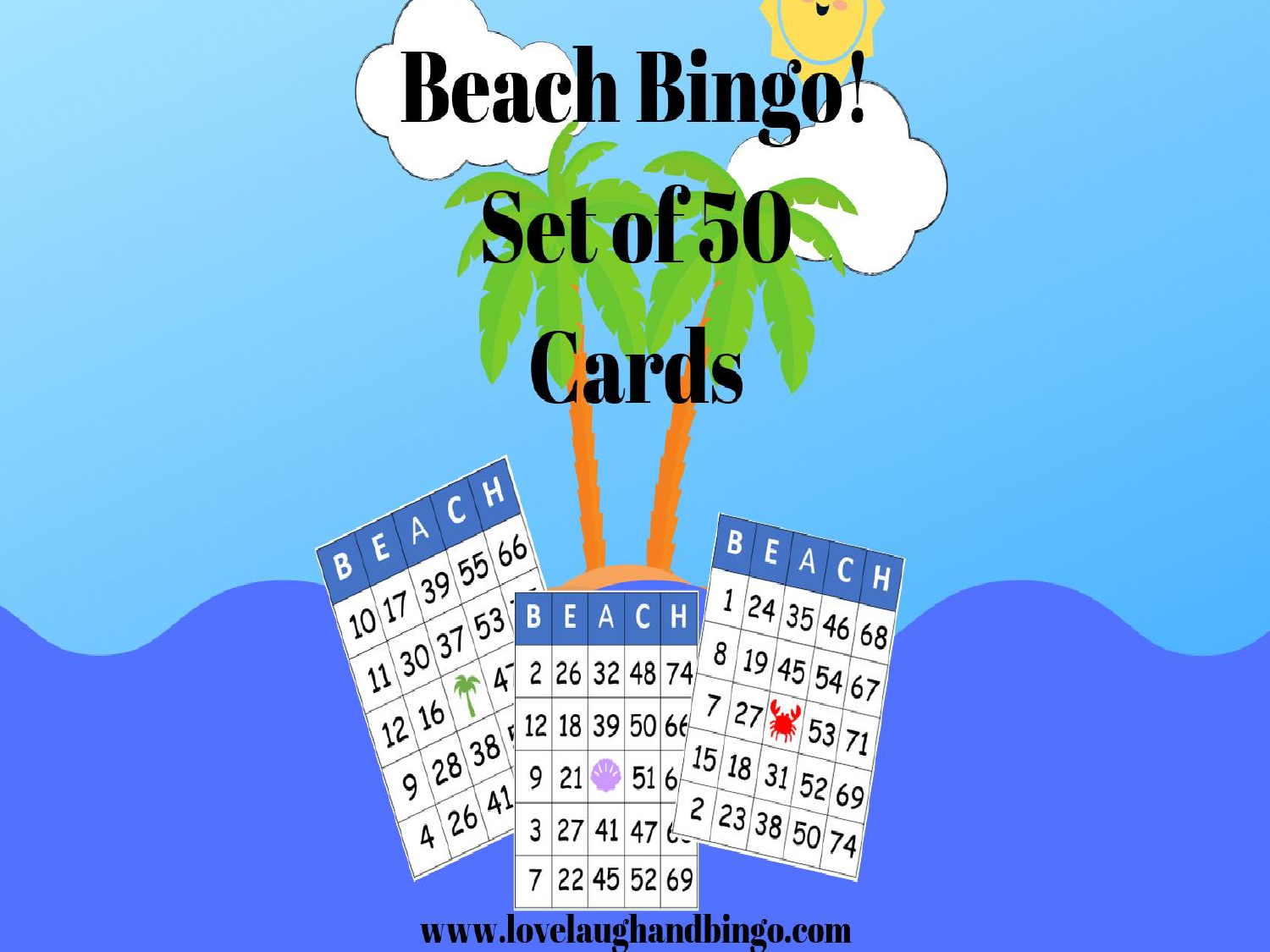| BEACH            |  |  |
|------------------|--|--|
| 10 17 39 55 66   |  |  |
| 11 30 37 53 75   |  |  |
| $12 16 $ 1 47 65 |  |  |
| 9 28 38 52 69    |  |  |
| 4 26 41 60 61    |  |  |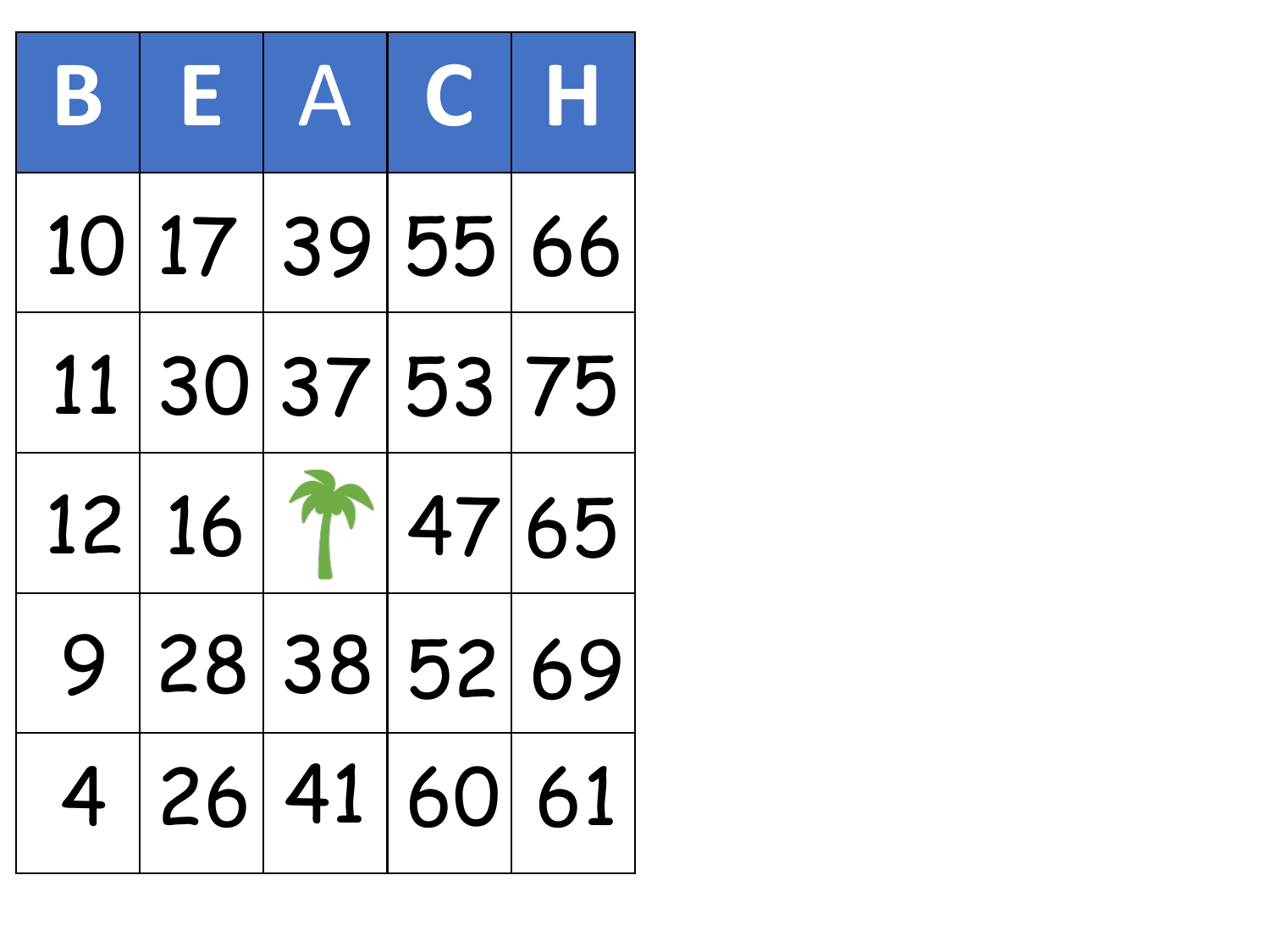| $\mathbf{B}$ | EACH           |  |  |
|--------------|----------------|--|--|
|              | 2 26 32 48 74  |  |  |
|              | 12 18 39 50 66 |  |  |
|              | $9 21 $ 51 62  |  |  |
|              | 3 27 41 47 63  |  |  |
|              | 7 22 45 52 69  |  |  |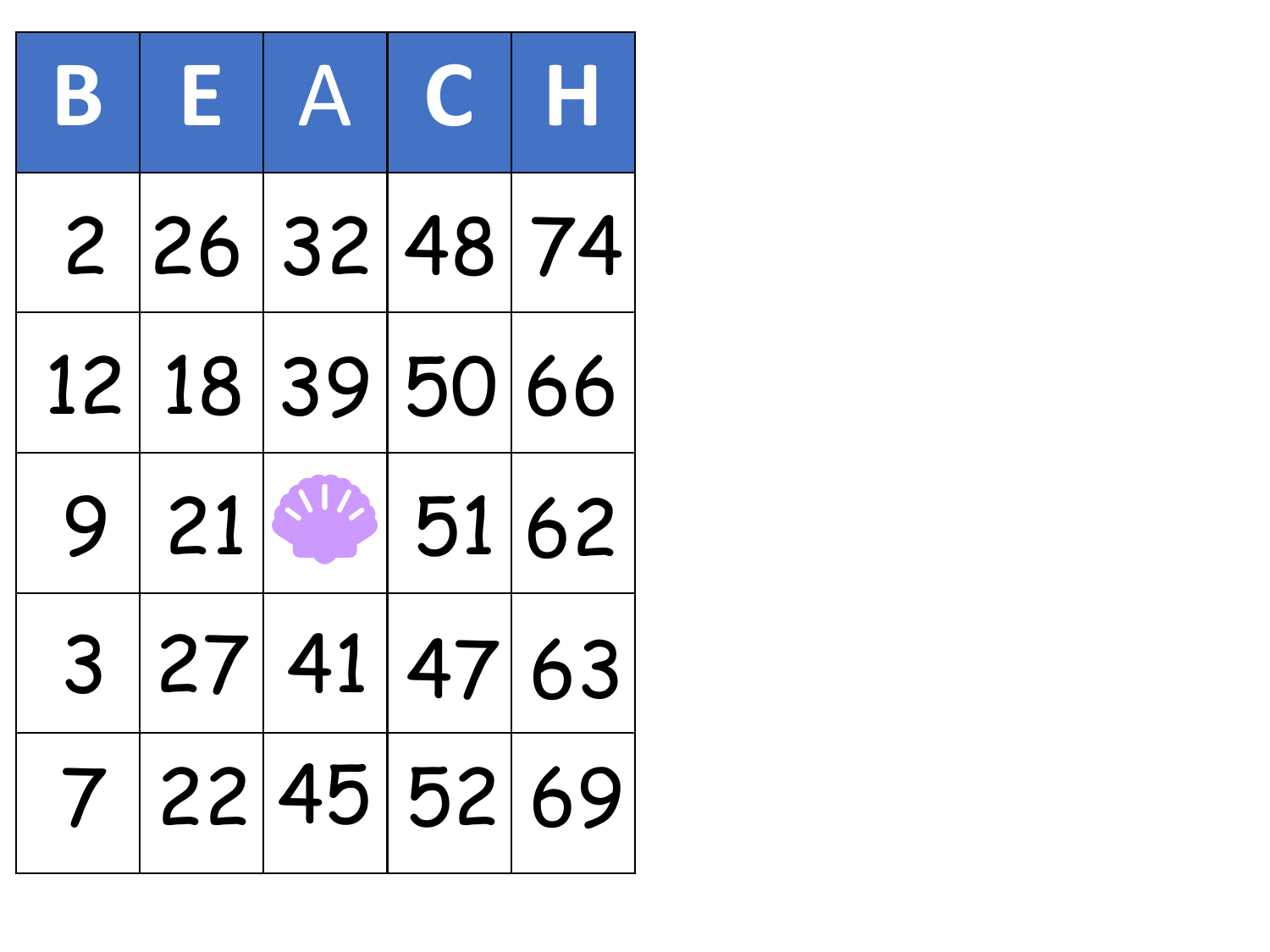|  | BEACH          |  |
|--|----------------|--|
|  | 7 19 34 53 72  |  |
|  | 10 22 40 59 74 |  |
|  | 15 29 8 49 67  |  |
|  | 5 20 42 48 64  |  |
|  | 4 25 44 50 61  |  |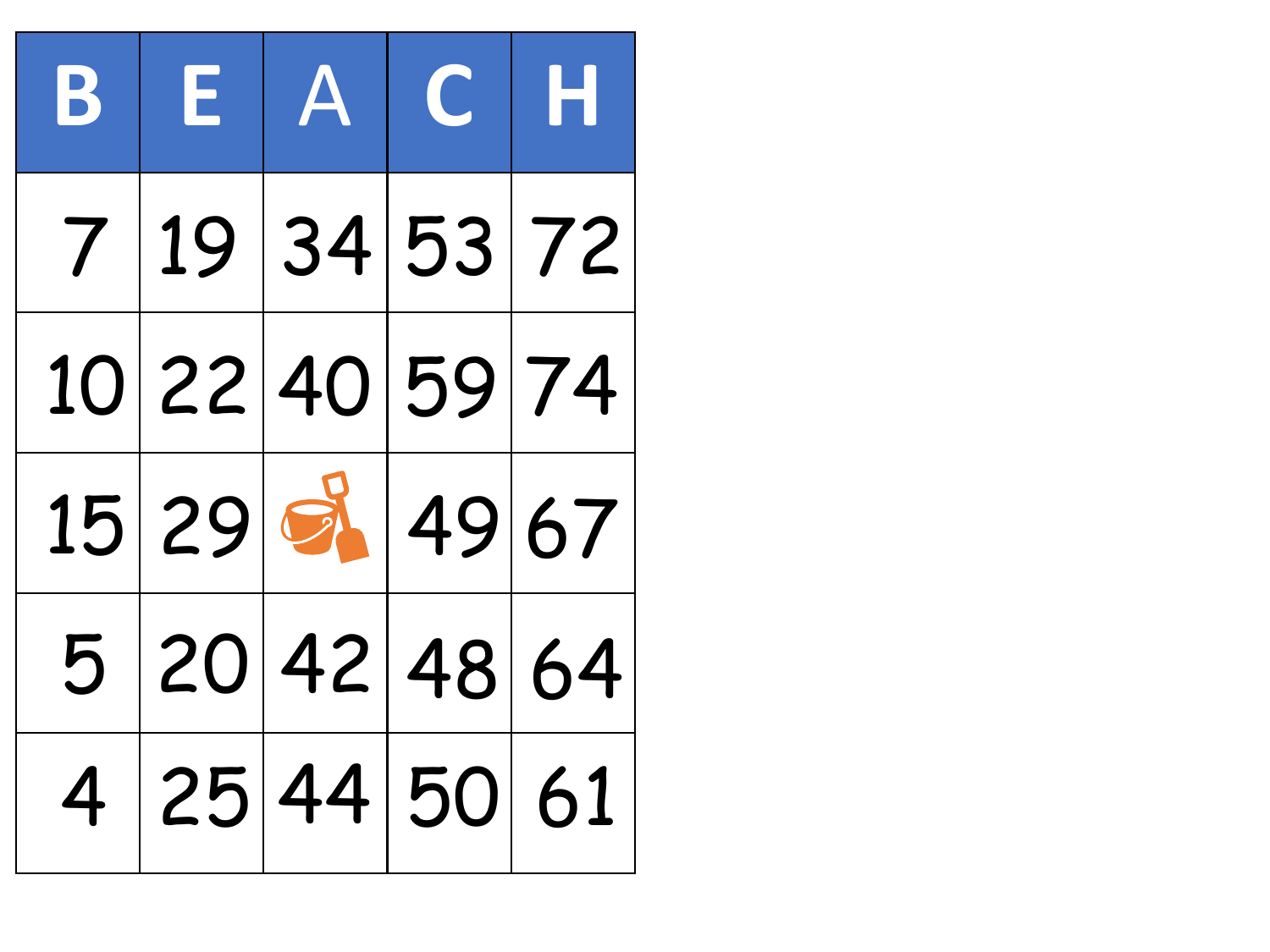| $ \mathbf{B} $ | EACH                           |  |  |
|----------------|--------------------------------|--|--|
| $1 \quad$      | 24 35 46 68                    |  |  |
|                | 8 19 45 54 67                  |  |  |
|                | $7 27 $ $\frac{11}{111} 53 71$ |  |  |
|                | 15 18 31 52 69                 |  |  |
|                | 2 23 38 50 74                  |  |  |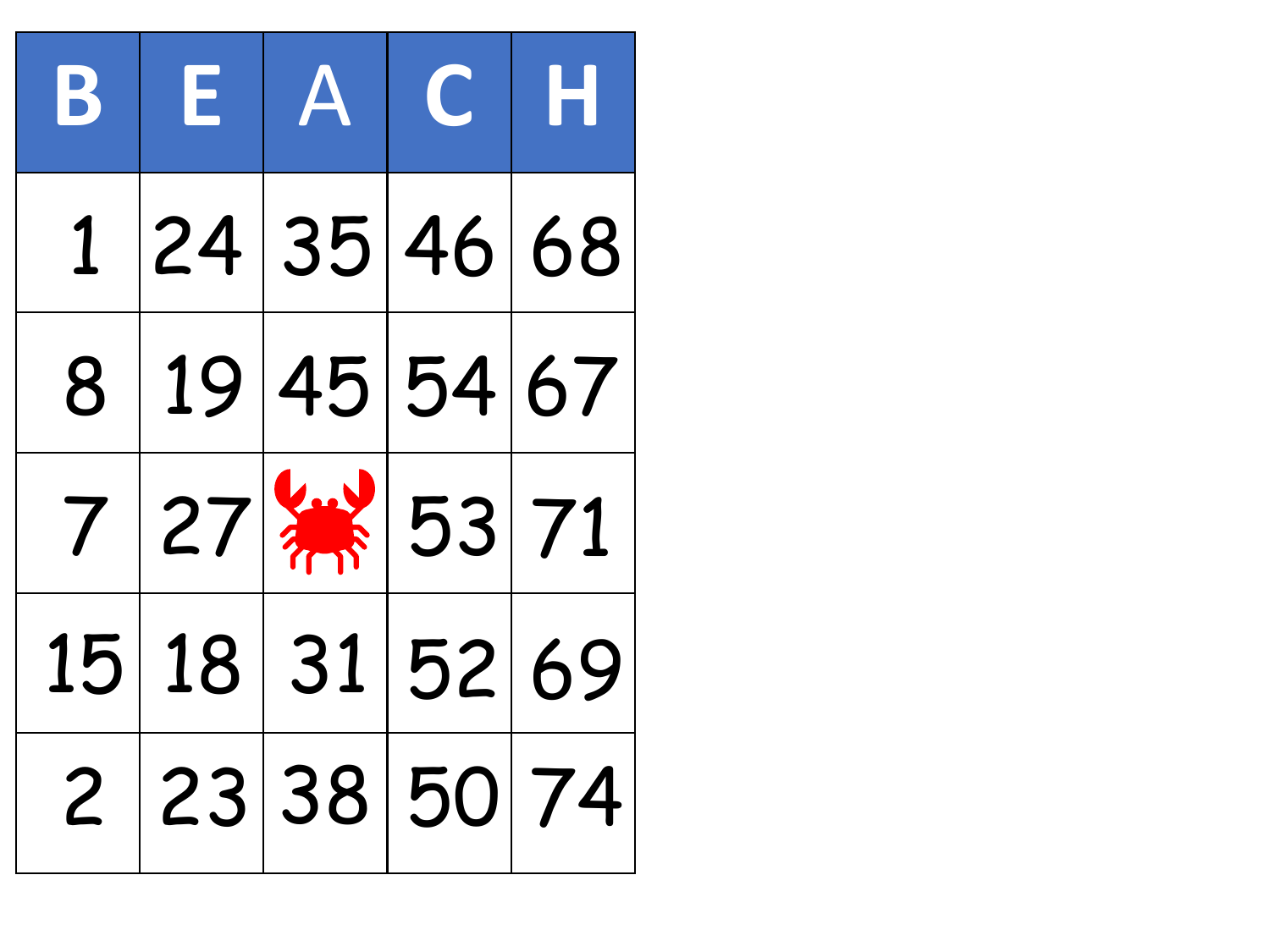|  | BEACH          |  |
|--|----------------|--|
|  | 7 16 43 58 62  |  |
|  | 15 27 39 48 74 |  |
|  | 1 28 2 50 70   |  |
|  | 4 19 42 55 64  |  |
|  | 11 18 34 52 65 |  |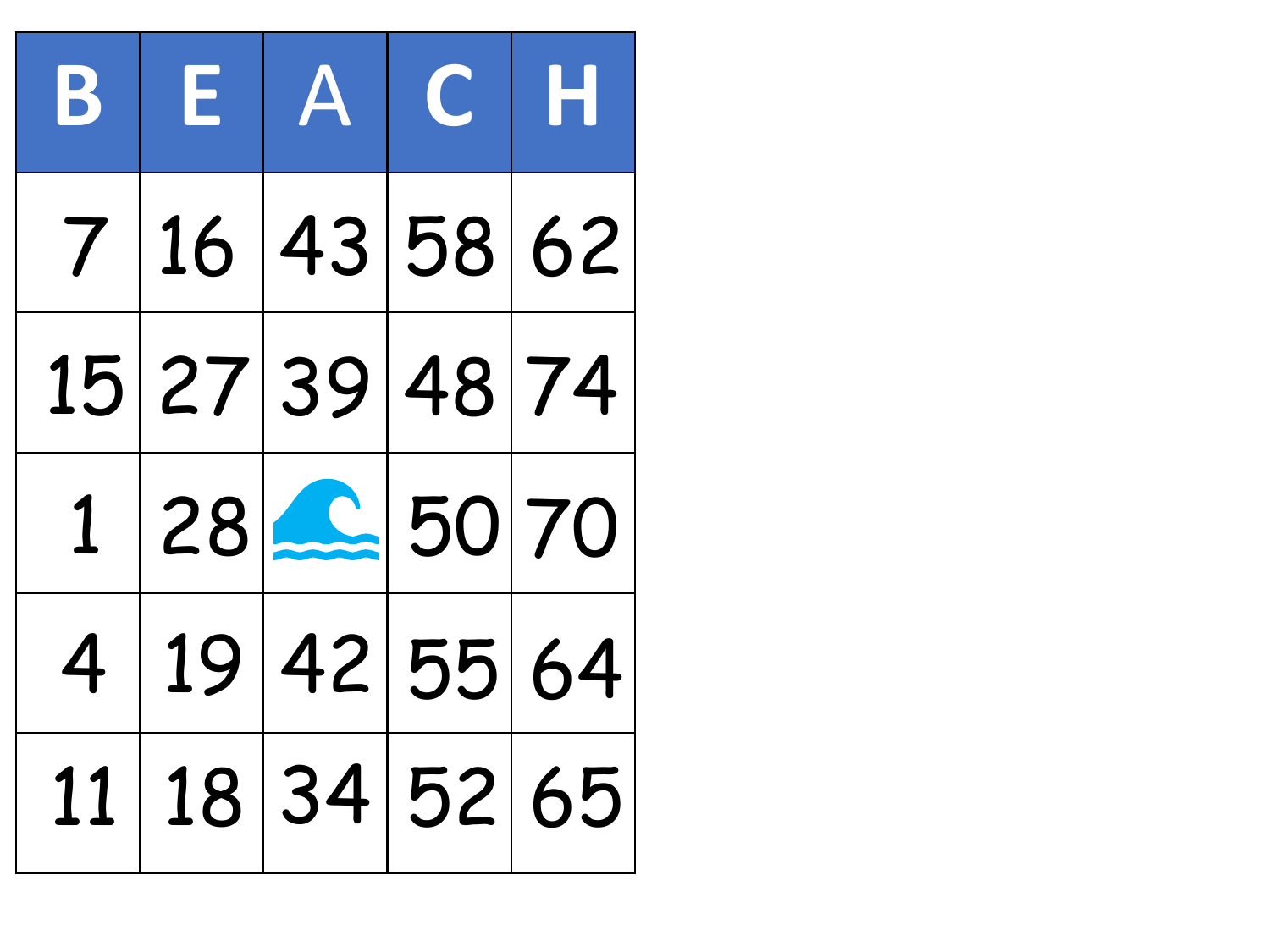| BEACH                 |  |  |
|-----------------------|--|--|
| 9 23 33 60 65         |  |  |
| 10 27 40 52 74        |  |  |
| $7 30 $ m $ 51 66$    |  |  |
| 15 19 39 56 61        |  |  |
| 1   24   44   50   67 |  |  |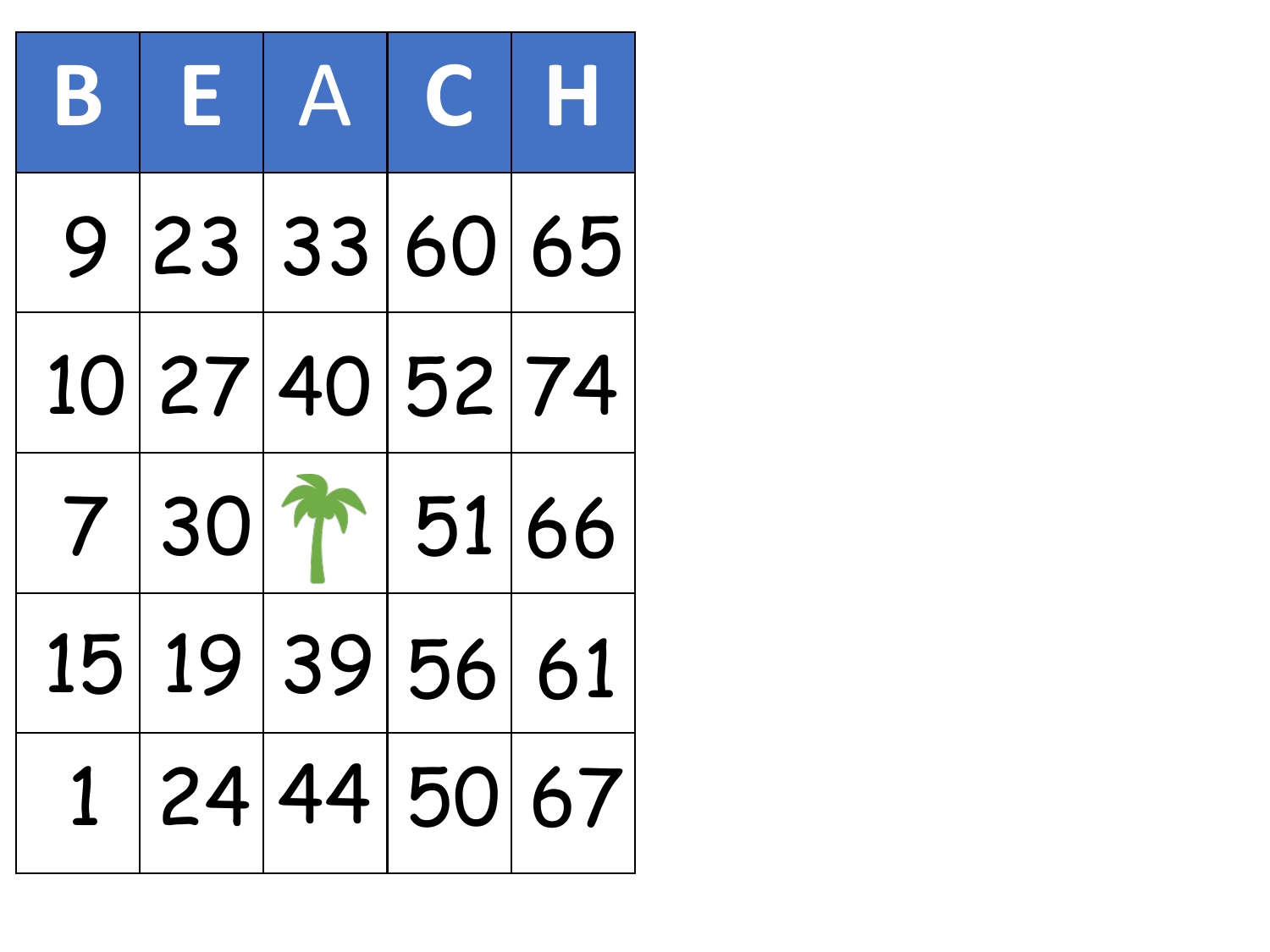| BEACH             |  |  |
|-------------------|--|--|
| 12 30 39 46 63    |  |  |
| 3 28 32 52 62     |  |  |
| $11   16  $ 51 66 |  |  |
| 9 27 34 50 73     |  |  |
| 7 25 35 59 71     |  |  |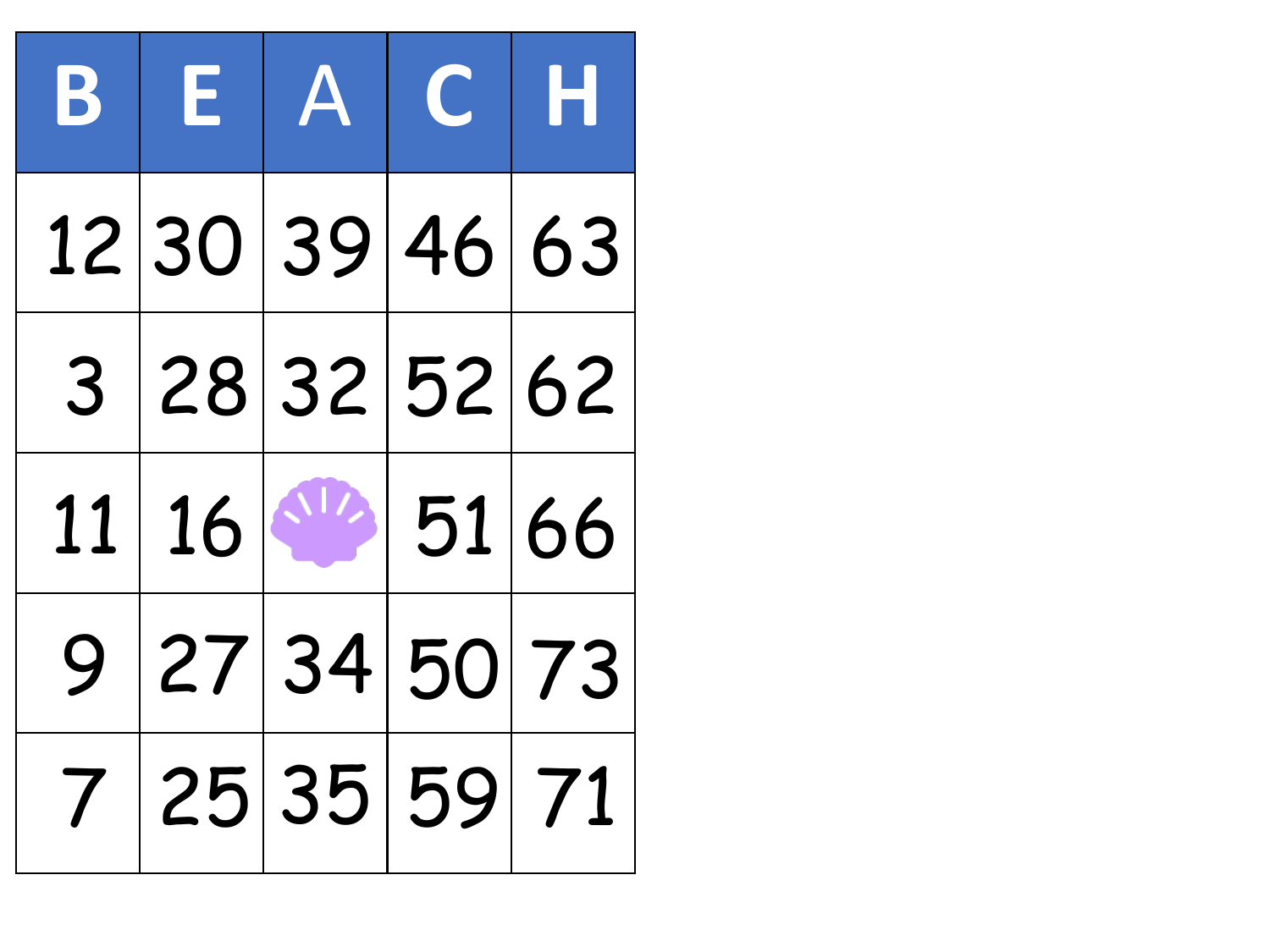| BEACH          |  |  |
|----------------|--|--|
| 5 23 42 60 65  |  |  |
| 1 19 45 52 69  |  |  |
| 8 26 3 51 71   |  |  |
| 12 30 35 56 70 |  |  |
| 14 27 41 50 61 |  |  |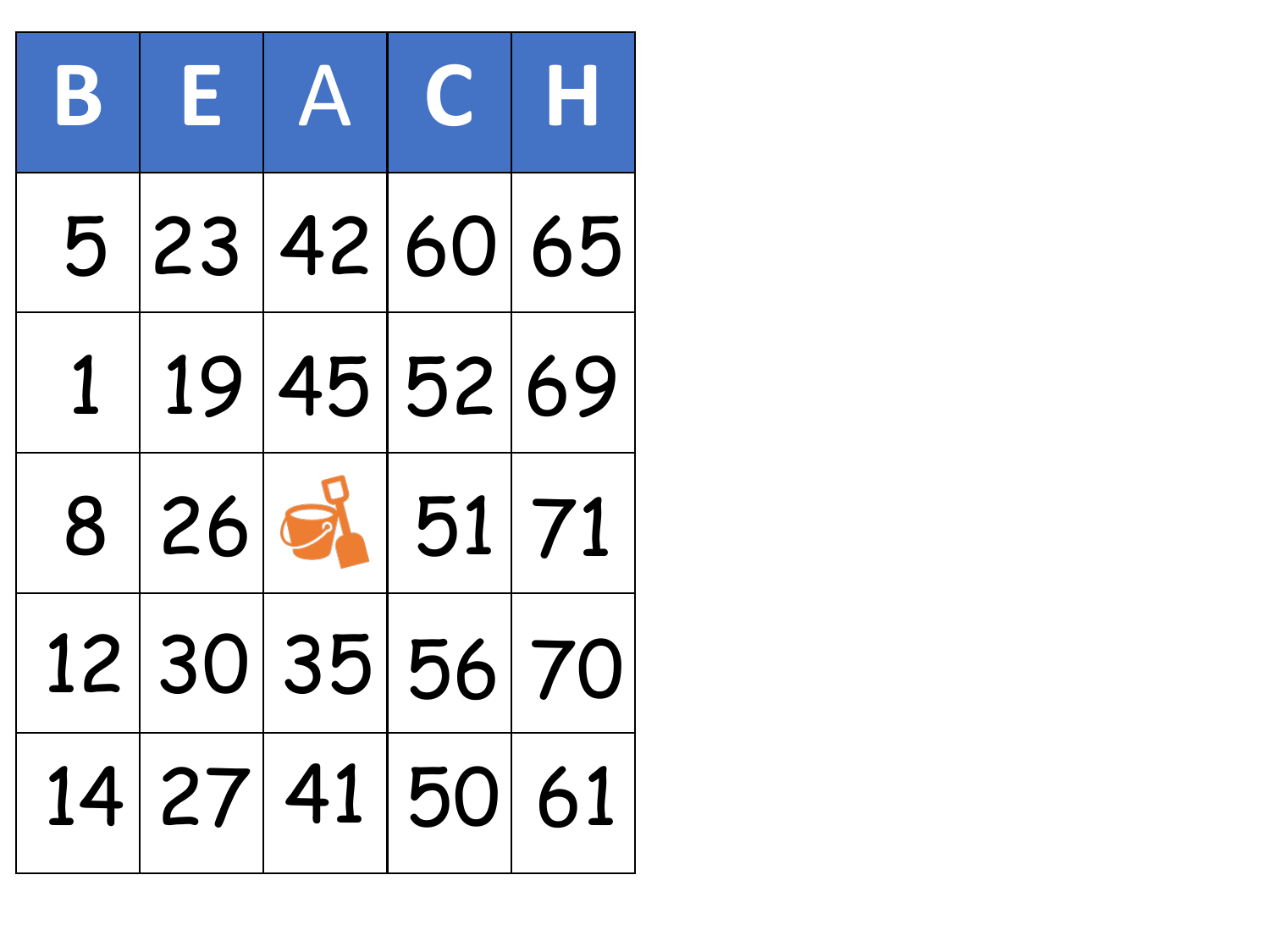| $\mathbf{B}^-$ | EACH                           |  |  |
|----------------|--------------------------------|--|--|
|                | 8 21 32 58 72                  |  |  |
|                | 9 28 38 56 69                  |  |  |
|                | $15 16 $ $\frac{11}{10}$ 57 62 |  |  |
|                | 5 29 34 47 63                  |  |  |
|                | 11 26 42 51 67                 |  |  |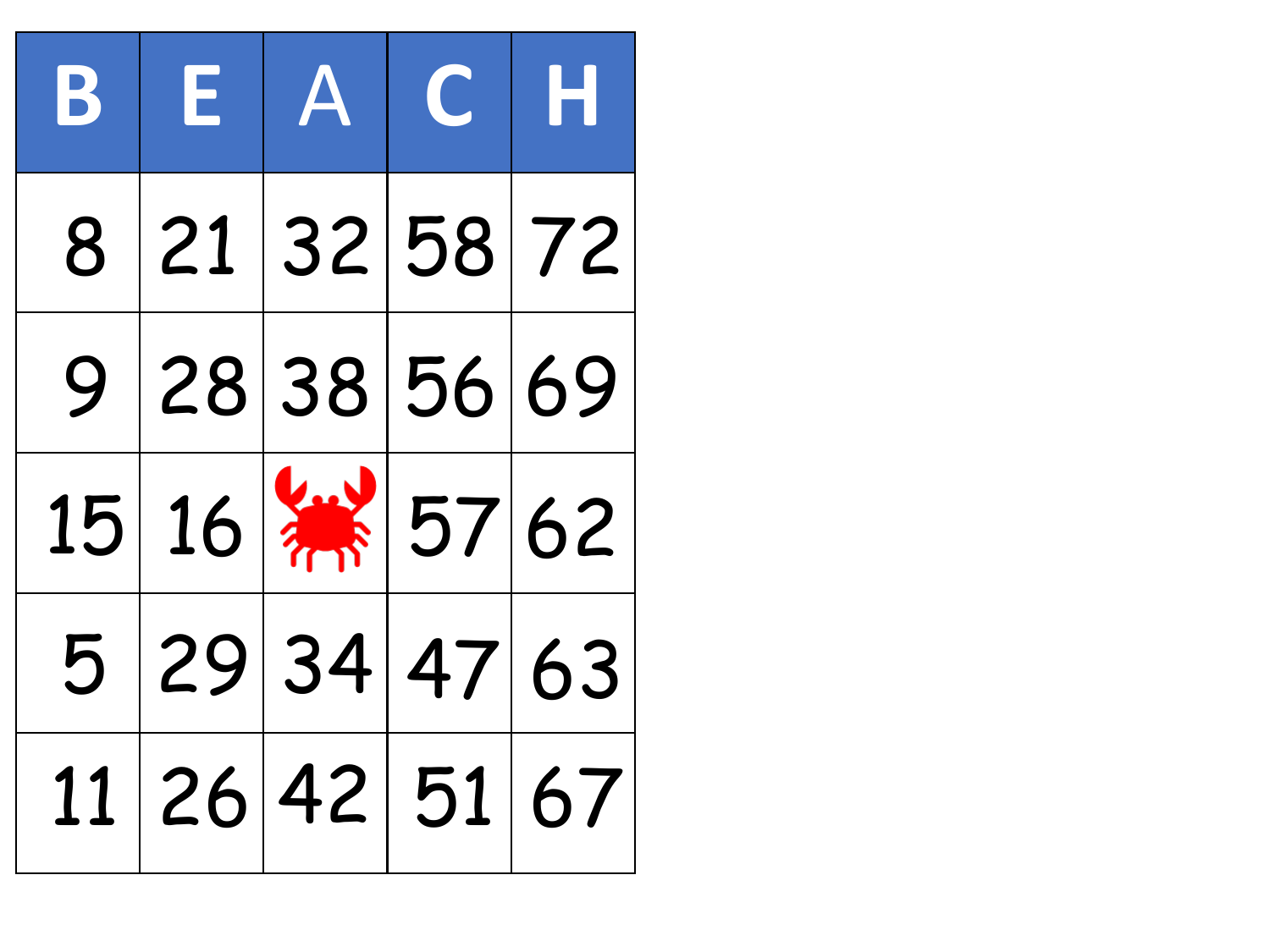| $\mathbf{B}$ | E A C H        |  |
|--------------|----------------|--|
|              | 1 25 36 47 63  |  |
|              | 13 19 45 59 68 |  |
|              | 7 26 2 51 71   |  |
|              | 12 16 38 60 62 |  |
|              | 4 24 40 57 67  |  |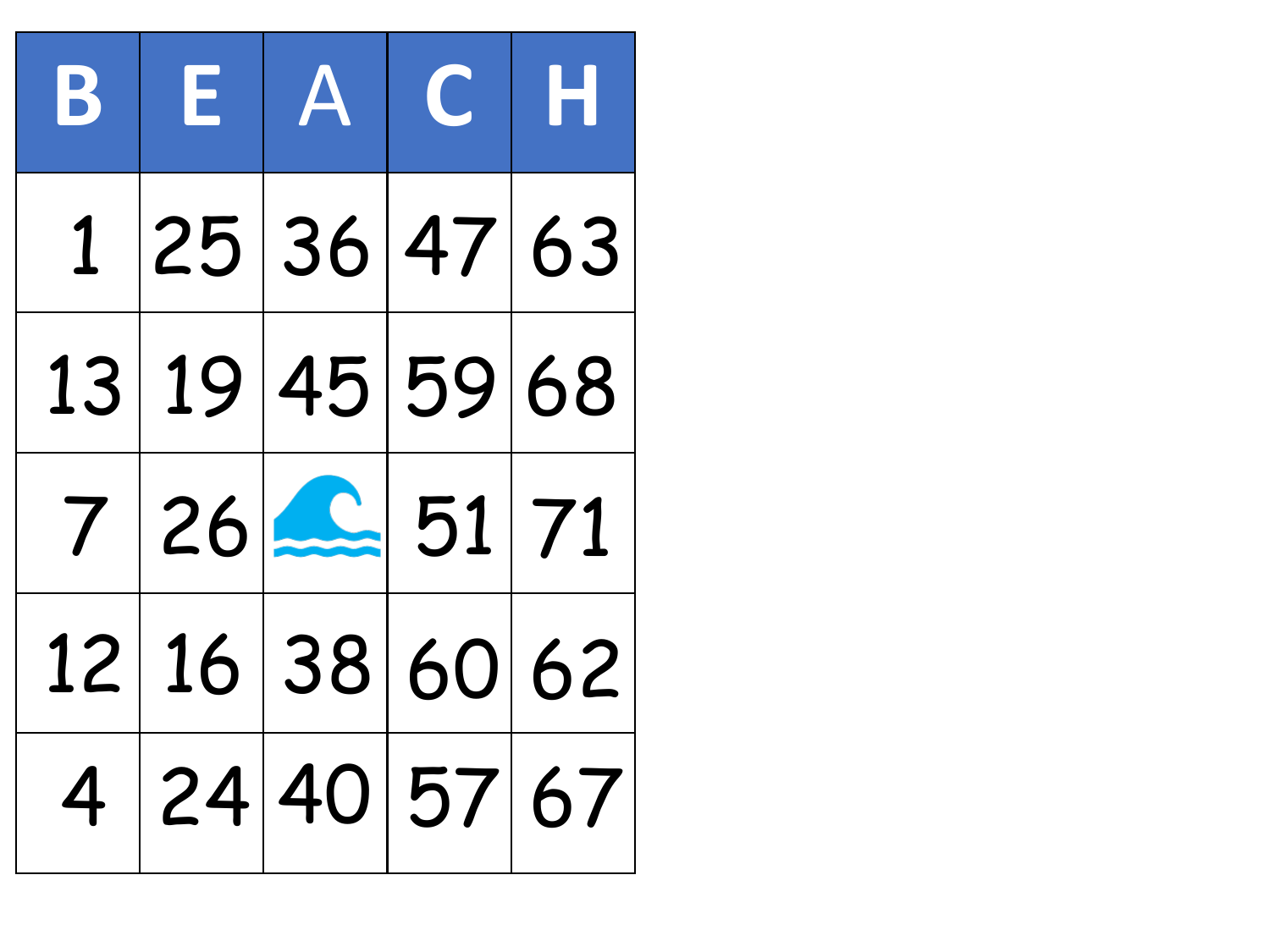|  | BEACH                  |  |
|--|------------------------|--|
|  | 12 18 35 56 72         |  |
|  | 5 23 43 54 74          |  |
|  | $8 22 \text{ m} 50 67$ |  |
|  | 15 24 41 48 71         |  |
|  | 13 17 37 52 68         |  |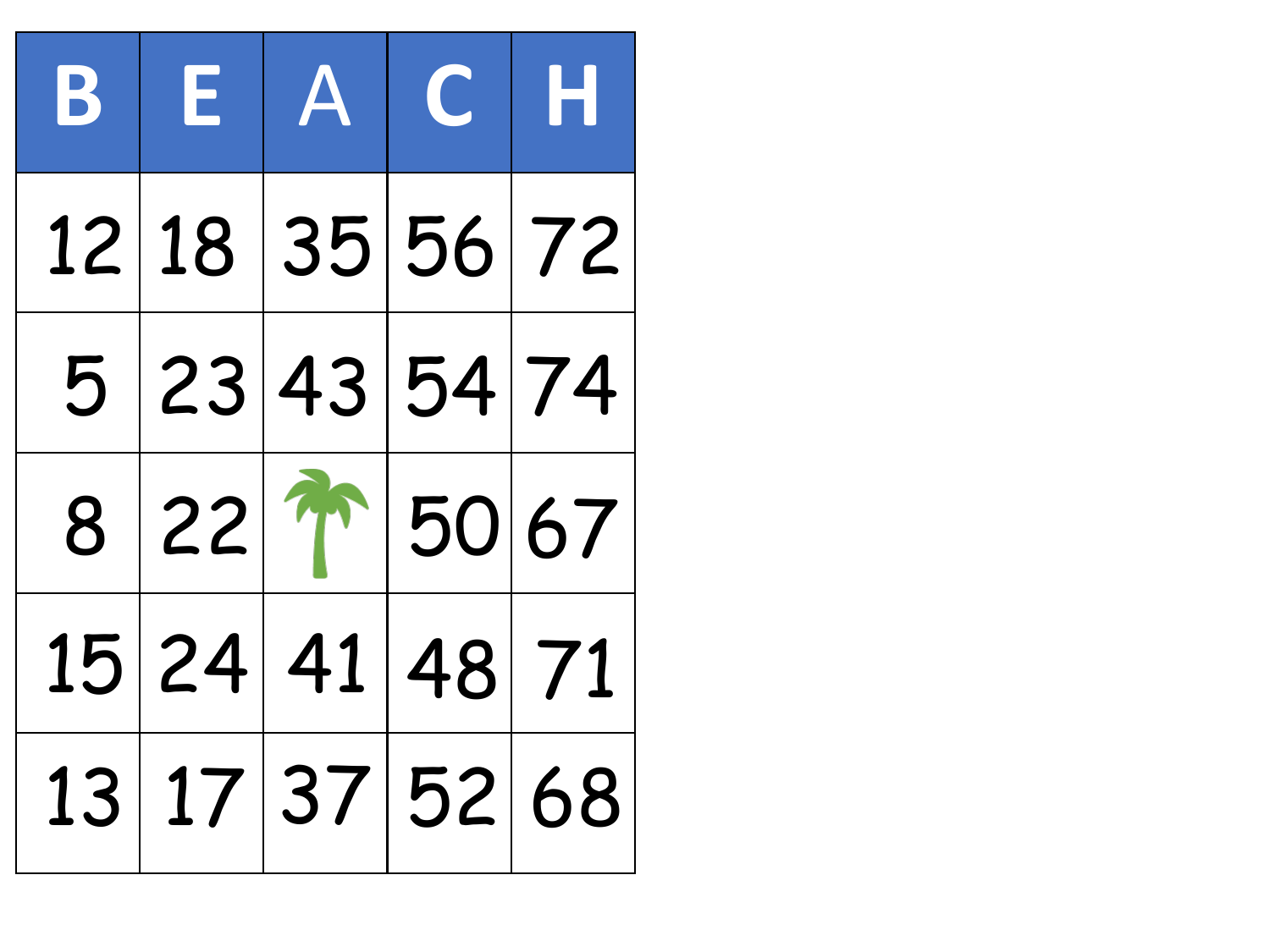|  | BEACH          |  |
|--|----------------|--|
|  | 13 16 32 55 63 |  |
|  | 15 30 45 50 62 |  |
|  | 8 29 51 70     |  |
|  | 12 28 37 56 73 |  |
|  | 2 26 38 59 68  |  |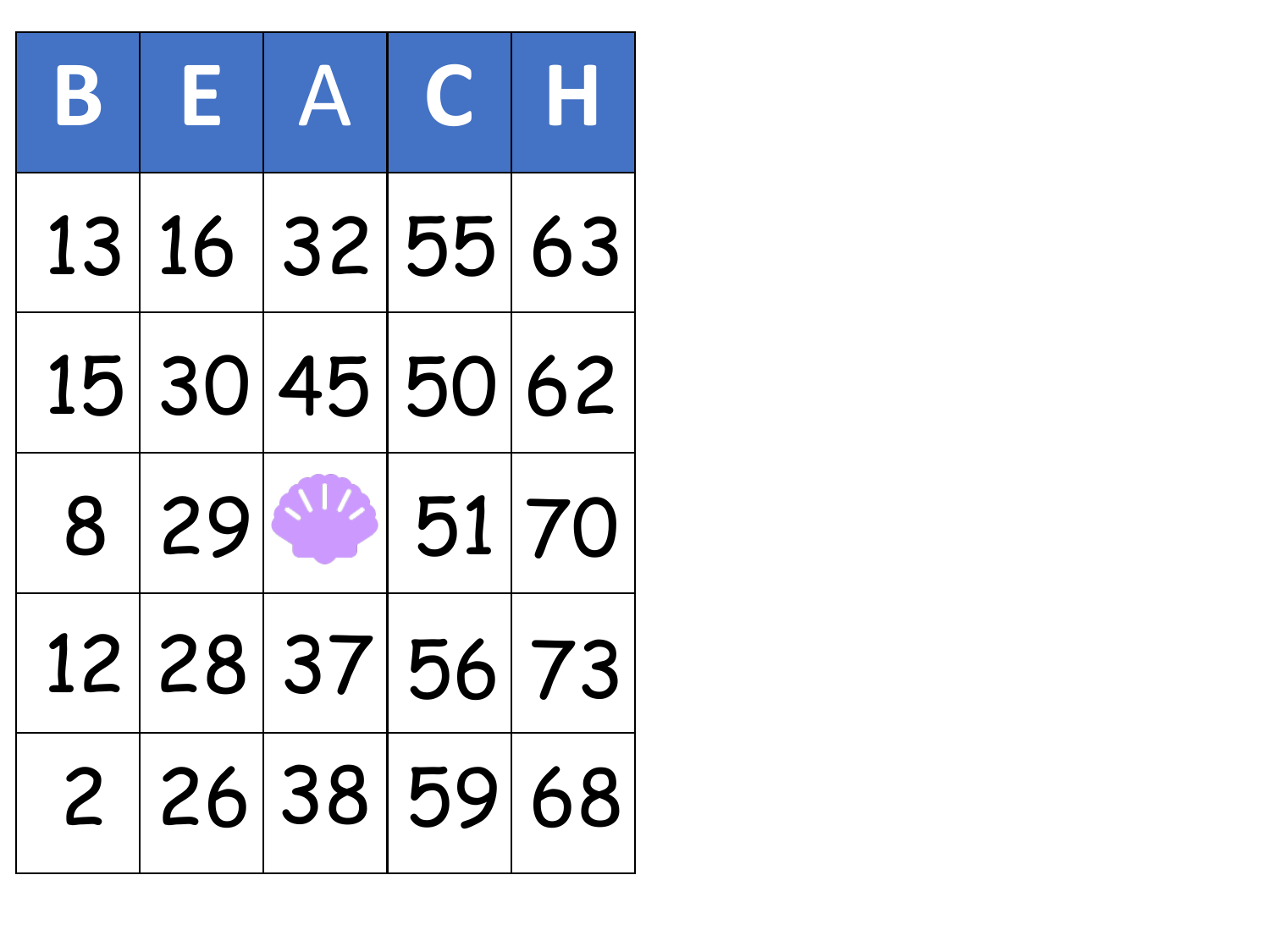| BEACH          |  |                |
|----------------|--|----------------|
| 15 25 40 50 70 |  |                |
| 13 29 37 49 72 |  |                |
| 5 28 3 58 73   |  |                |
| 6 30 33 48 63  |  |                |
|                |  | 12 16 43 59 62 |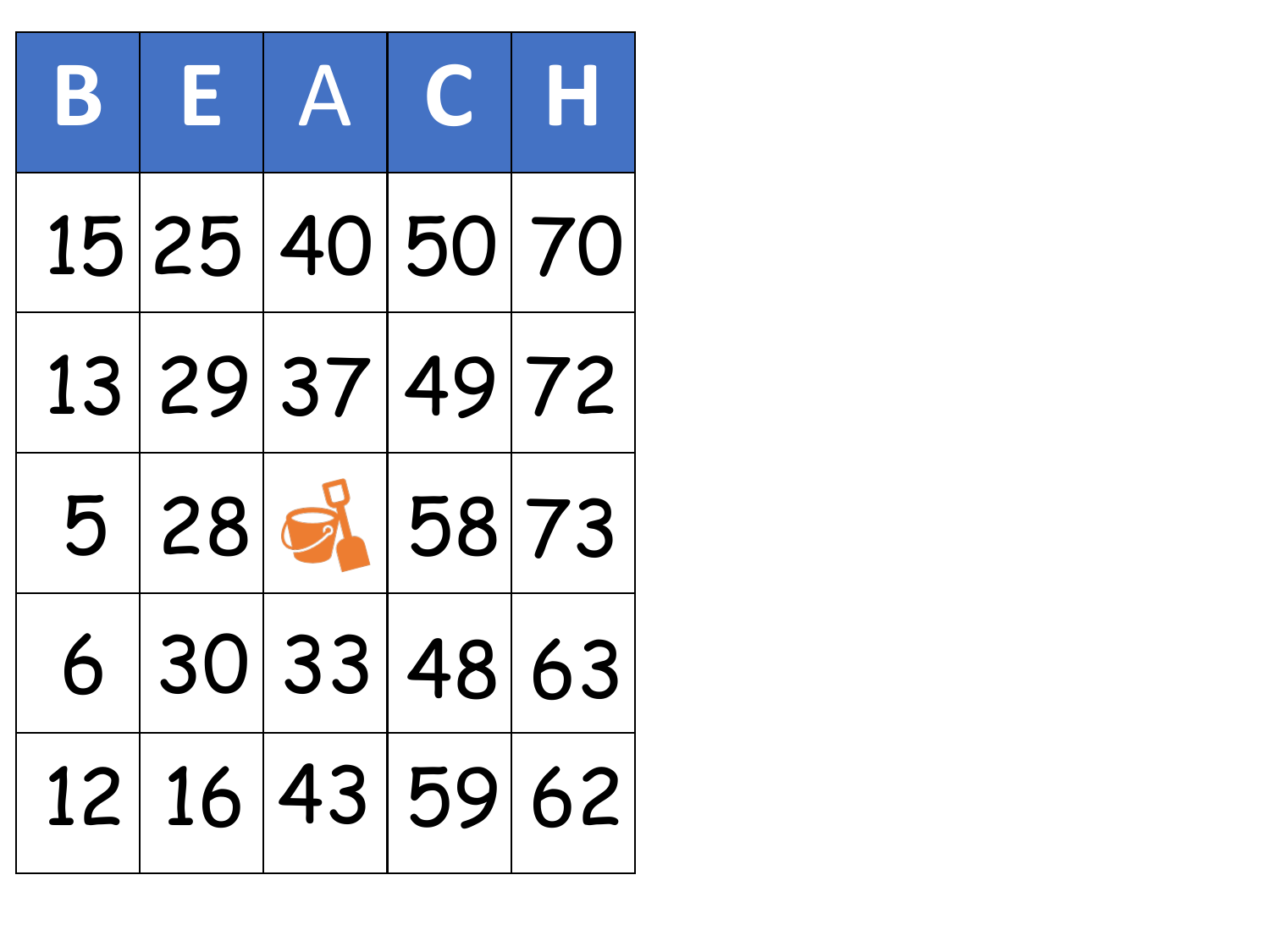| $\mathbf{B}$ | EACH                           |  |
|--------------|--------------------------------|--|
|              | 7 30 36 51 72                  |  |
|              | 13 19 38 57 61                 |  |
|              | $11 16 $ $\frac{11}{16}$ 56 68 |  |
|              | 12 25 39 52 67                 |  |
|              | 10 18 40 59 64                 |  |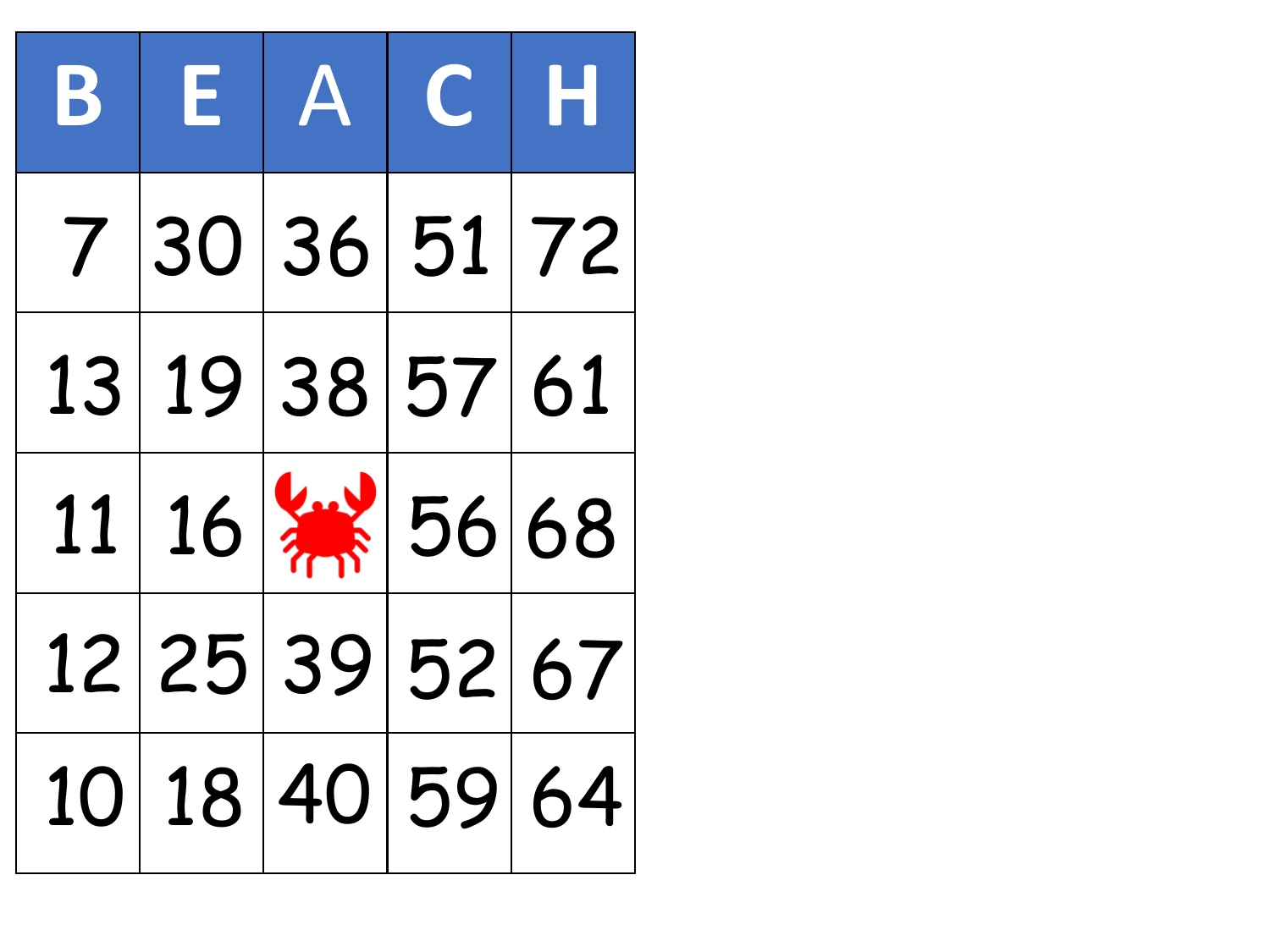|  | BEACH          |  |
|--|----------------|--|
|  | 2 18 43 55 61  |  |
|  | 7 19 41 51 66  |  |
|  | 10 30 2 57 64  |  |
|  | 12 28 44 60 68 |  |
|  | 1 20 33 52 71  |  |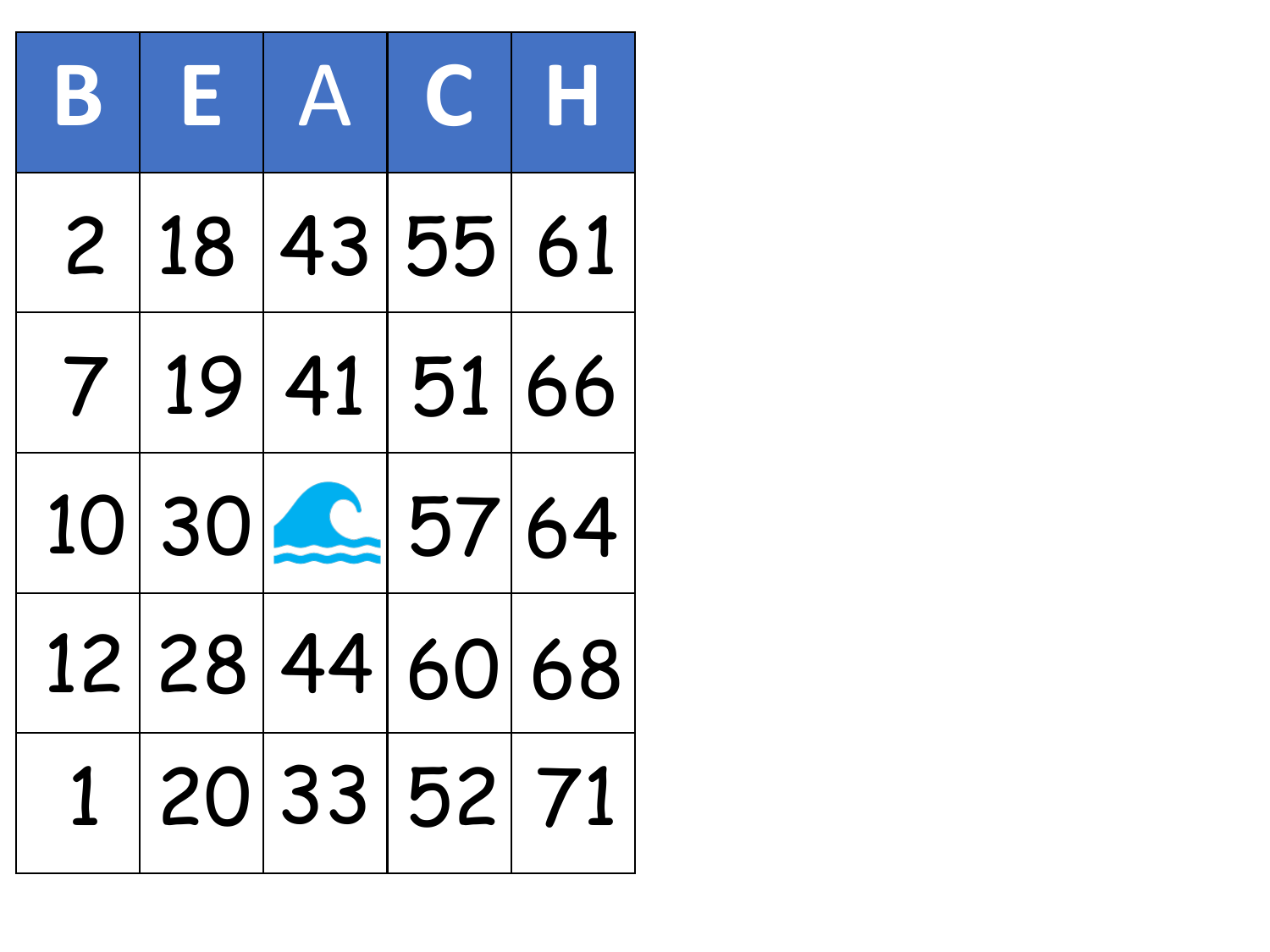| $\mathbf{B}_{\perp}$ | EACH           |  |  |
|----------------------|----------------|--|--|
|                      | 1 22 45 50 69  |  |  |
|                      | 4 17 36 53 73  |  |  |
|                      | 13 28 1 54 65  |  |  |
|                      | 14 27 37 59 61 |  |  |
|                      | 10 16 42 51 75 |  |  |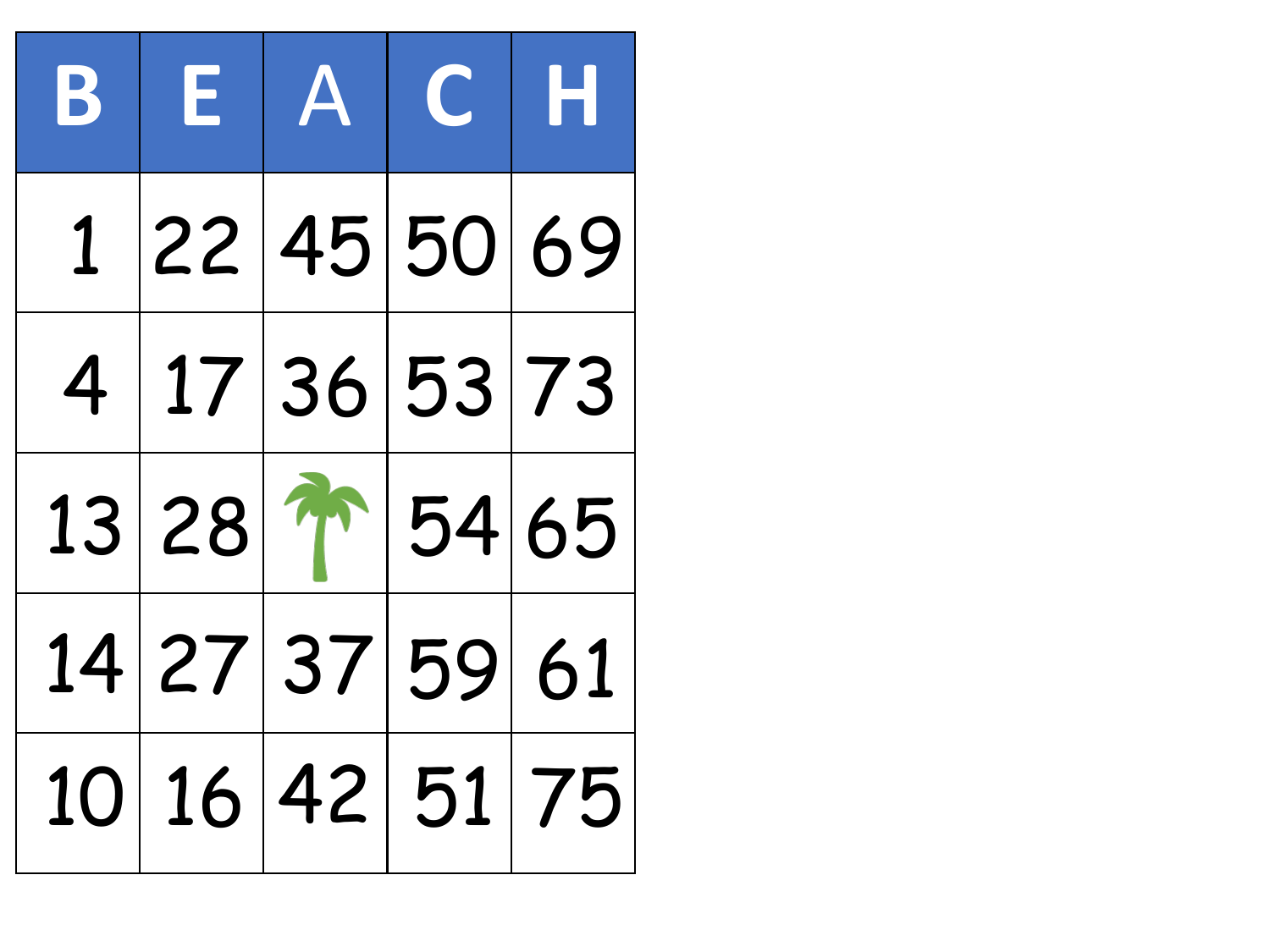| $\mathbf{B}$ | EACH           |  |
|--------------|----------------|--|
| 8            | 19 33 57 65    |  |
|              | 11 21 45 47 61 |  |
|              | $9 17 $ 59 69  |  |
|              | 14 16 43 58 70 |  |
|              | 13 22 37 56 66 |  |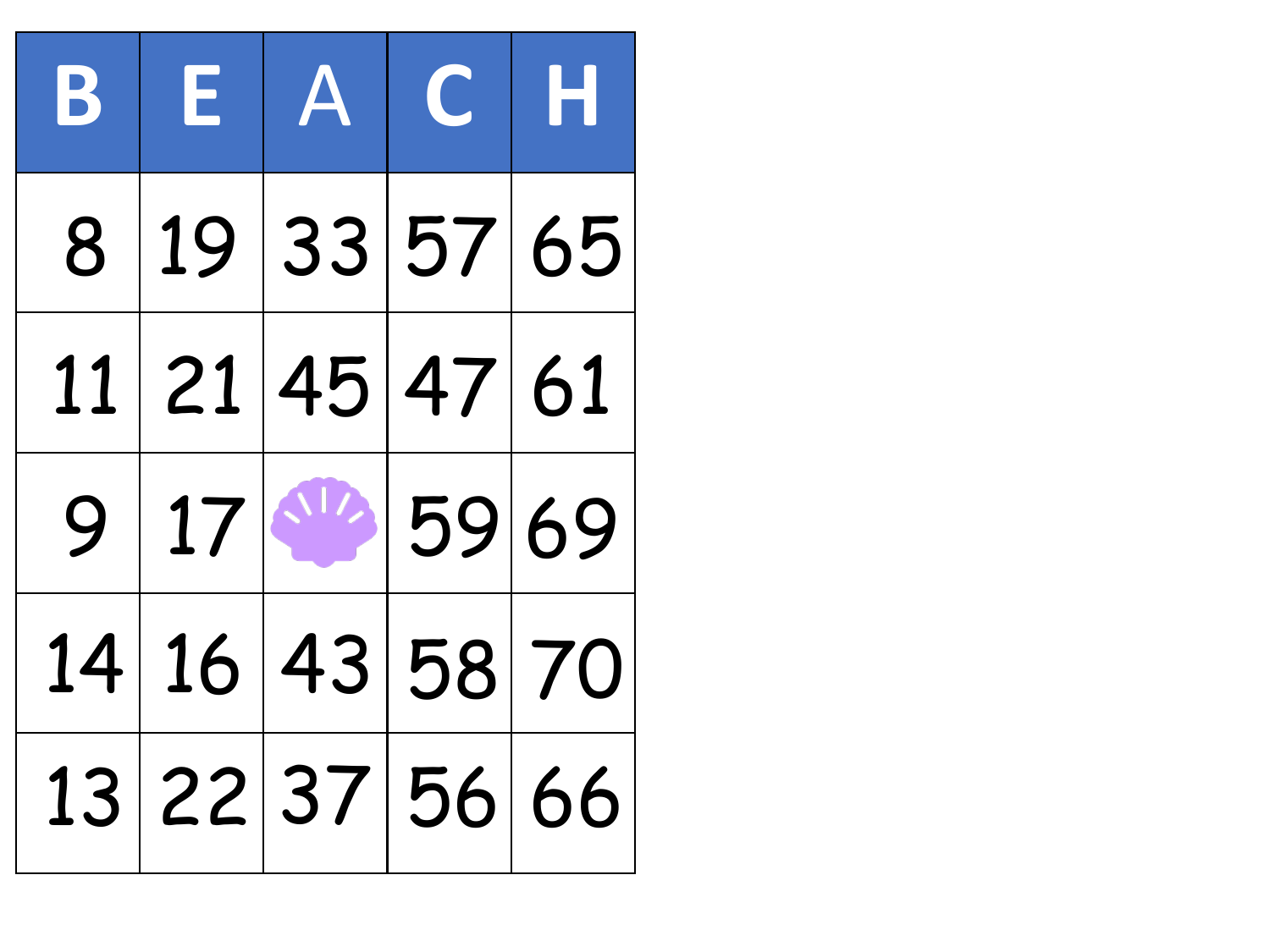|   | BEACH          |             |  |
|---|----------------|-------------|--|
| 8 |                | 19 33 50 63 |  |
|   | 5 22 39 51 74  |             |  |
|   | 9 23 3 60 62   |             |  |
|   | 14 28 42 54 69 |             |  |
|   | 4 17 41 57 67  |             |  |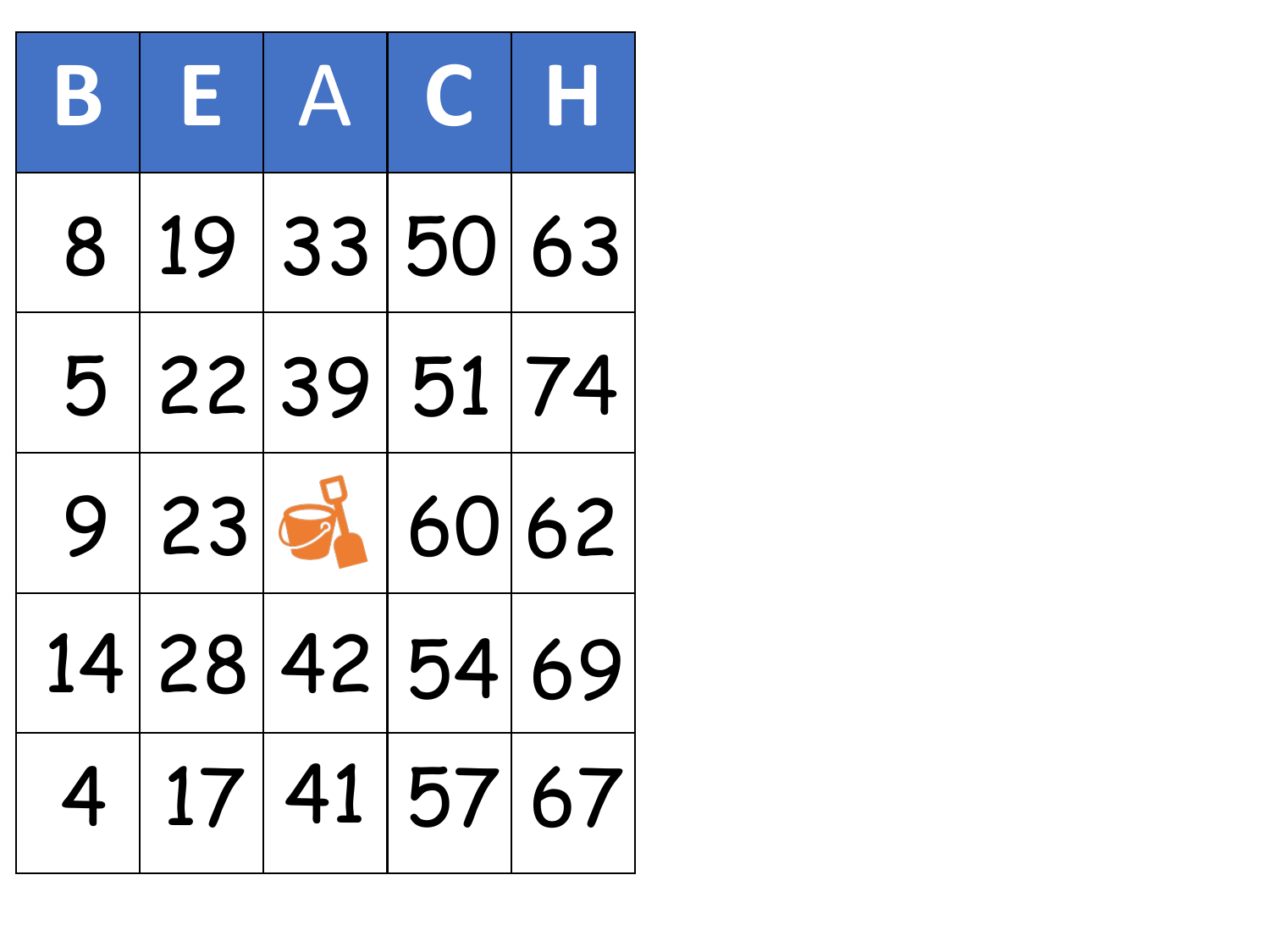| $\mathbf{B}$ | EACH                           |  |  |
|--------------|--------------------------------|--|--|
|              | 7 22 45 47 71                  |  |  |
|              | 11 20 43 59 70                 |  |  |
|              | $4 27 $ $\frac{11}{111} 48 68$ |  |  |
|              | 5 26 39 49 67                  |  |  |
|              | 19 42 58 75                    |  |  |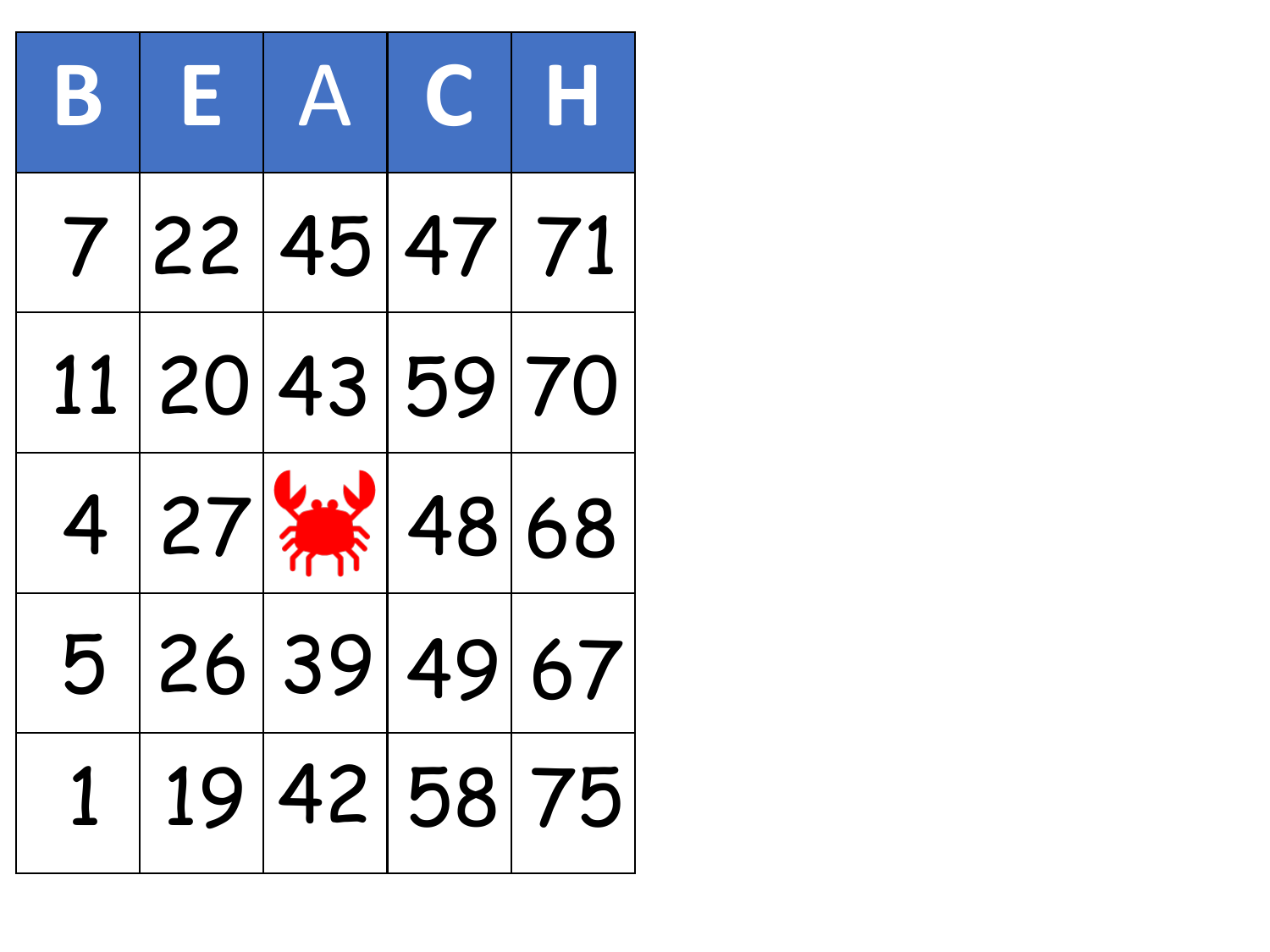| $\mathbf{B}$ | EACH                  |  |
|--------------|-----------------------|--|
|              | 3   19   33   50   75 |  |
|              | 15 25 39 48 64        |  |
|              | 12 24 2 59 61         |  |
|              | 5 18 41 54 72         |  |
|              | 14 23 37 49 74        |  |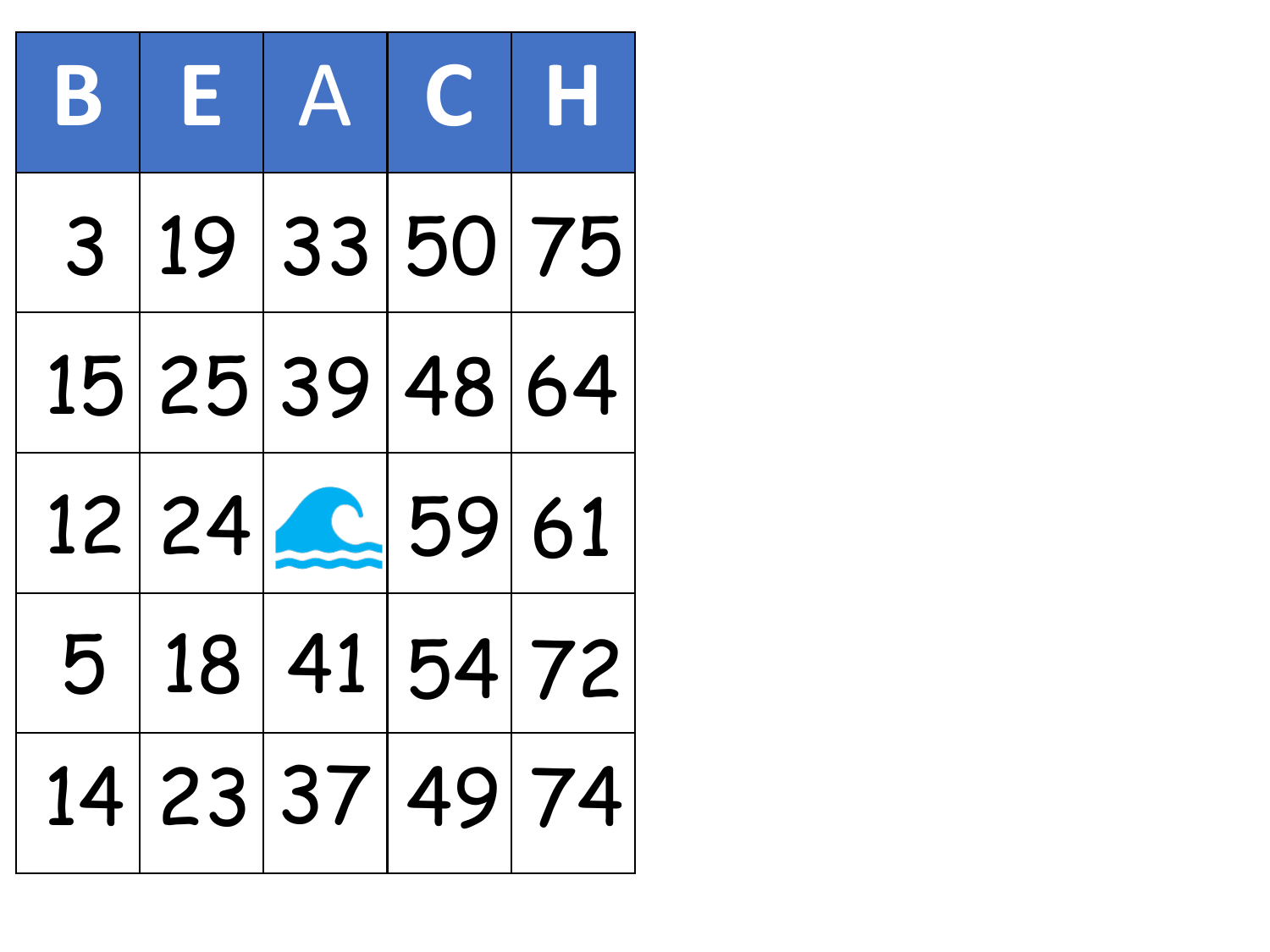|   | BEACH                                    |             |  |
|---|------------------------------------------|-------------|--|
|   | 14 28 36 59 75                           |             |  |
|   | 2 27 45 55 64                            |             |  |
|   | $1 21 \textcolor{red}{\textbf{1}} 51 65$ |             |  |
| 5 |                                          | 18 37 47 62 |  |
| 9 |                                          | 30 44 57 66 |  |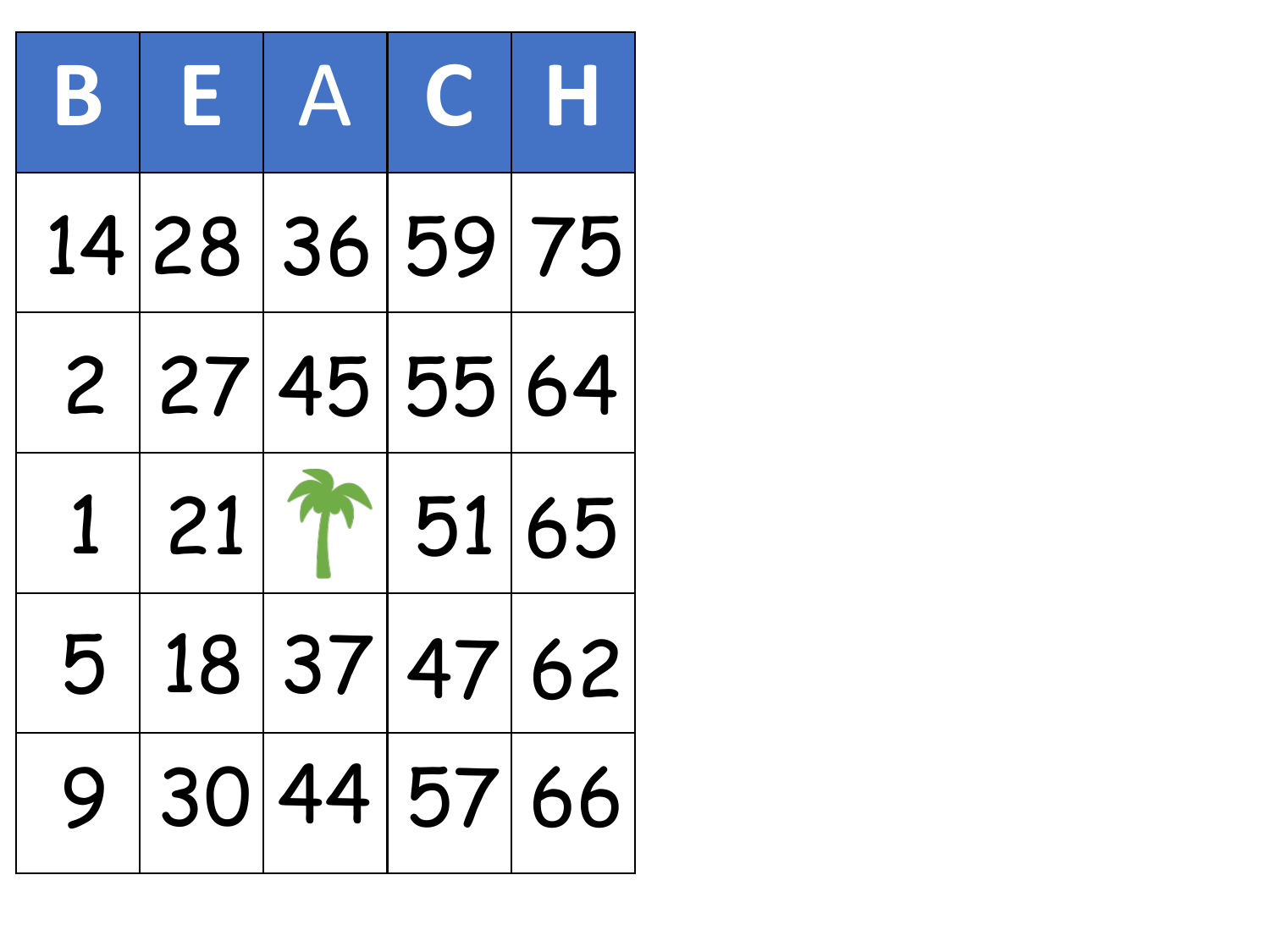|  | BEACH          |  |
|--|----------------|--|
|  | 4 16 37 50 70  |  |
|  | 2 23 43 57 66  |  |
|  | 13 19 16 52 73 |  |
|  | 8 28 34 48 72  |  |
|  | 9 26 40 60 75  |  |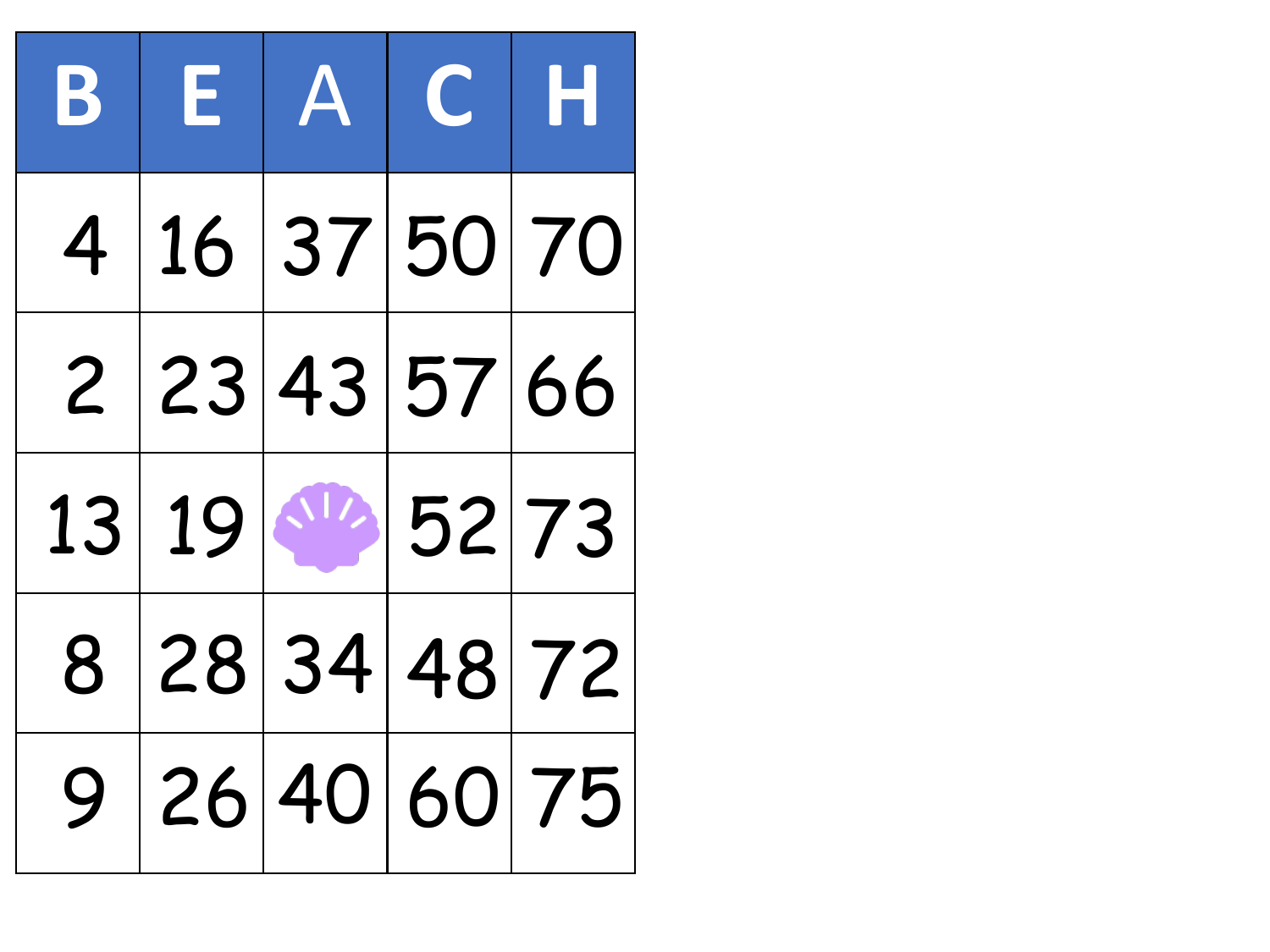| BEACH         |  |               |
|---------------|--|---------------|
| 4 19 32 47 66 |  |               |
| 7 20 34 54 72 |  |               |
|               |  | 1 24 3 50 73  |
| 8 29 33 51 74 |  |               |
|               |  | 5 22 40 48 75 |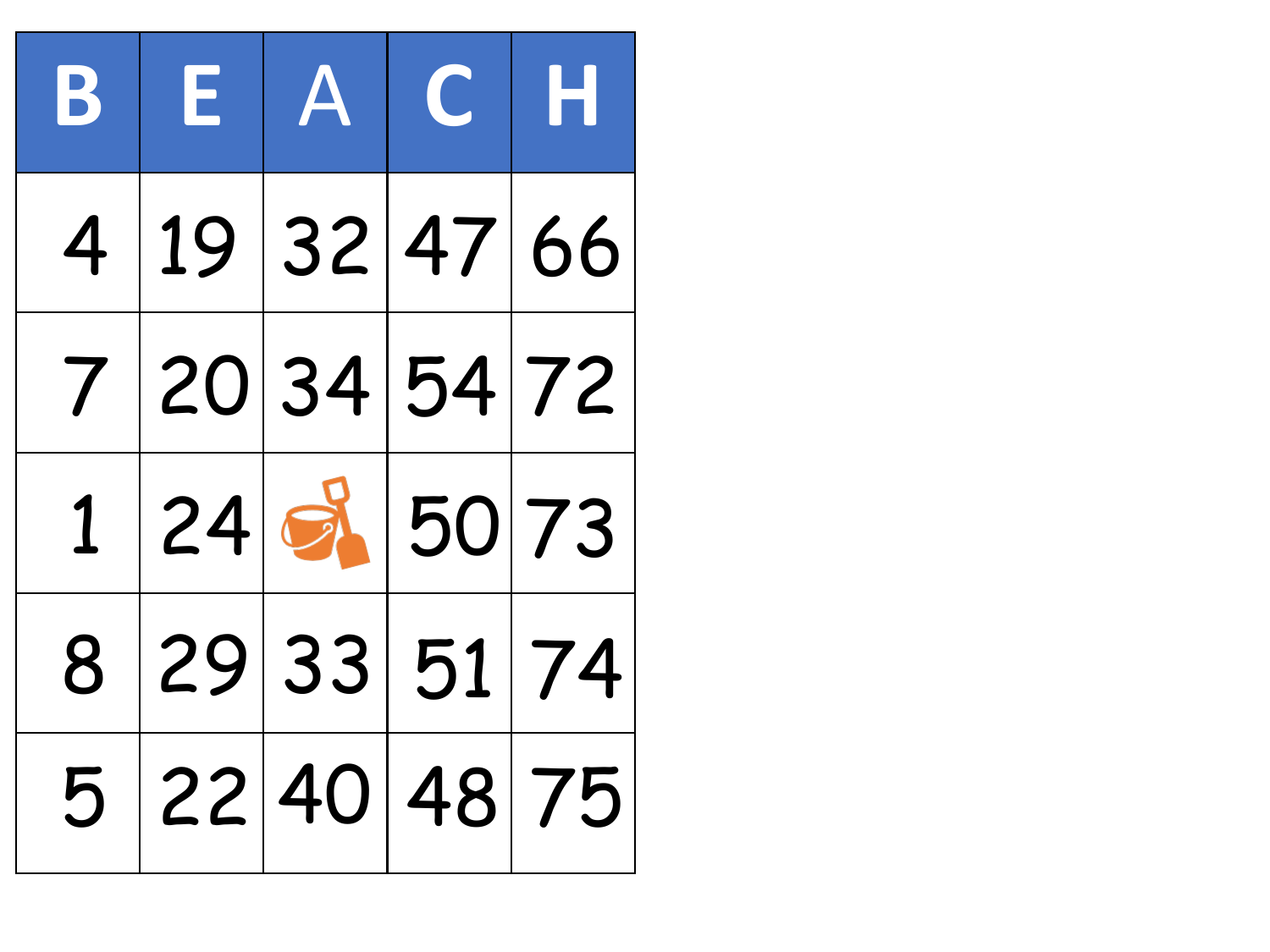|  | BEACH                         |  |
|--|-------------------------------|--|
|  | 6 24 32 59 63                 |  |
|  | 7 19 35 54 62                 |  |
|  | $12 18 $ $\frac{1}{10}$ 51 70 |  |
|  | 4 23 38 57 74                 |  |
|  | 15 16 40 50 67                |  |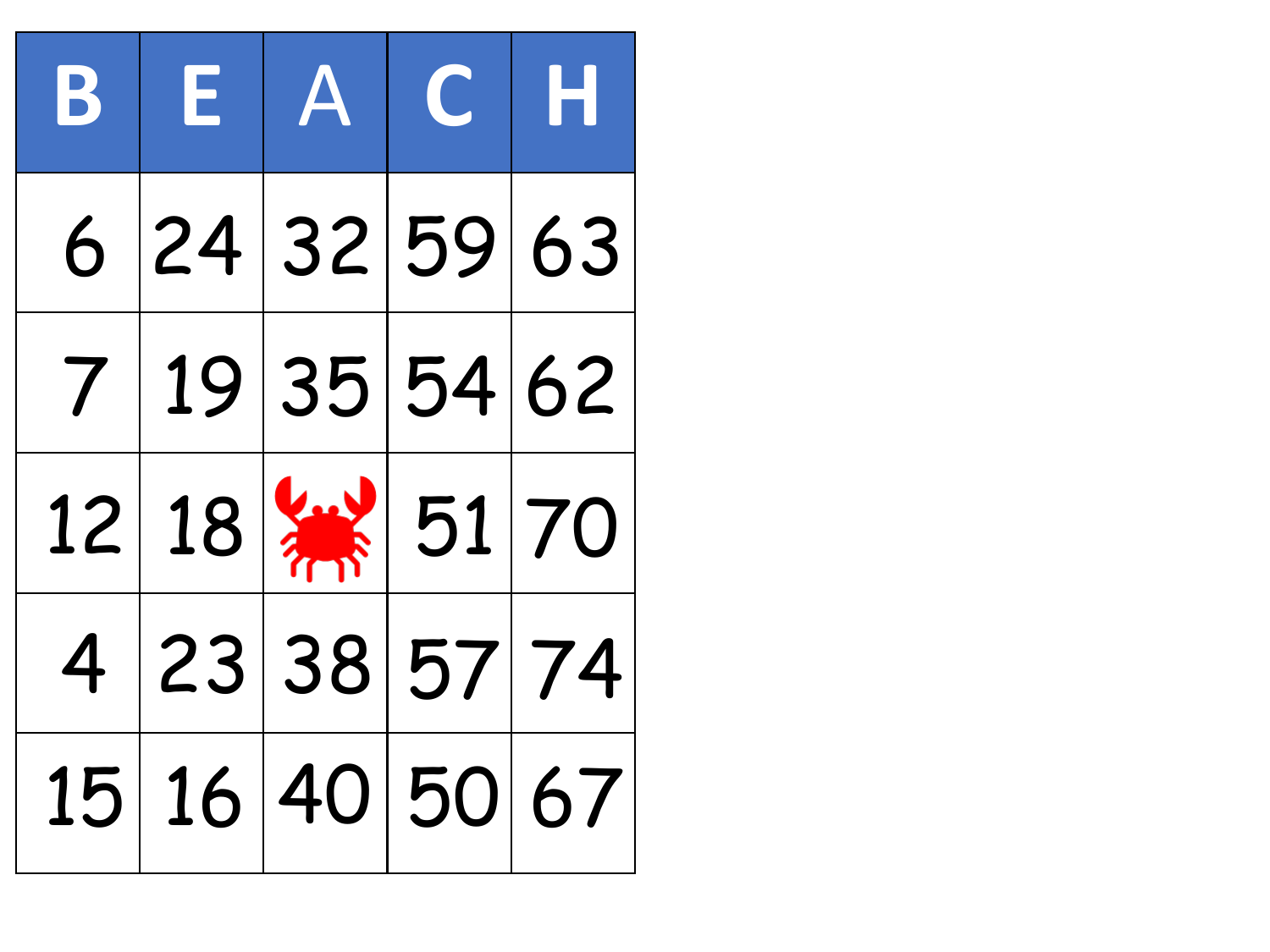|  | BEACH          |  |
|--|----------------|--|
|  | 15 21 38 49 68 |  |
|  | 3 28 40 48 65  |  |
|  | $8 16 $ 56 66  |  |
|  | 12 29 32 54 70 |  |
|  | 10 26 43 50 61 |  |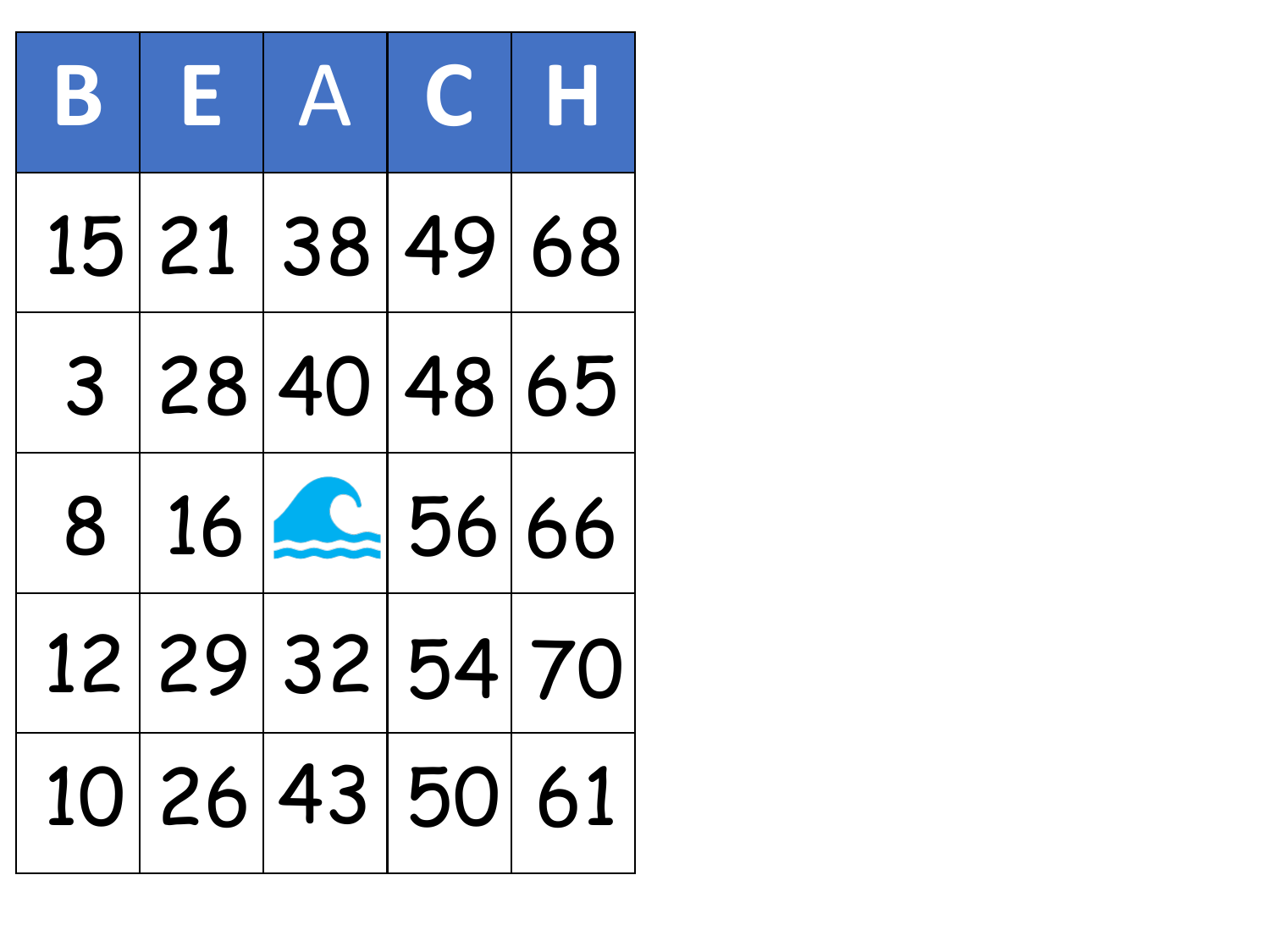| BEACH           |  |  |
|-----------------|--|--|
| 13 27 40 56 68  |  |  |
| 6 19 32 51 65   |  |  |
| $8 20 $ 1 55 66 |  |  |
| 14 22 35 47 70  |  |  |
| 9 30 42 60 61   |  |  |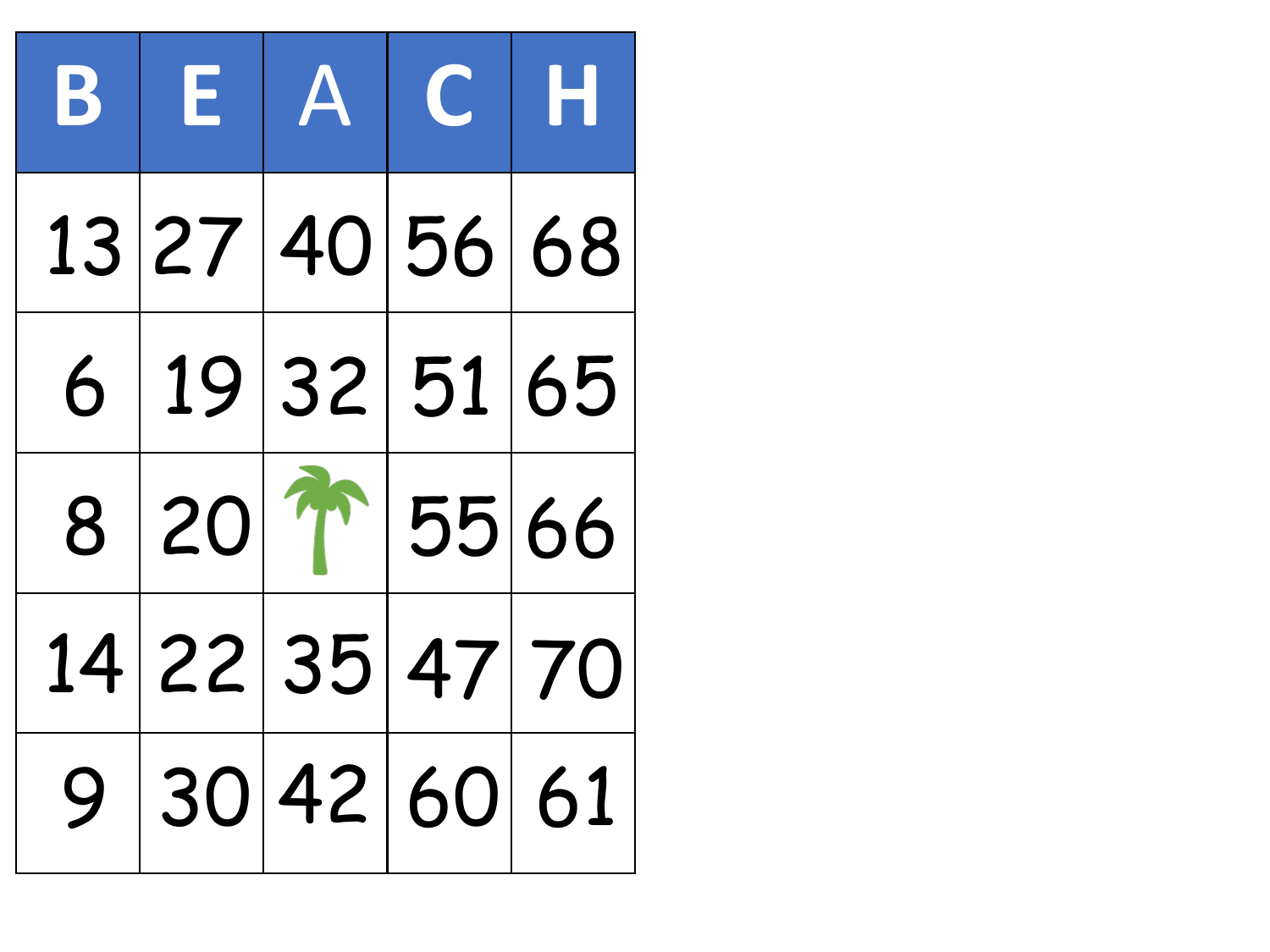|  | BEACH            |  |
|--|------------------|--|
|  | 9 24 45 50 68    |  |
|  | 10 19 32 52 72   |  |
|  | $15 17 $ $46 71$ |  |
|  | 1 20 42 57 73    |  |
|  | 2 18 43 56 67    |  |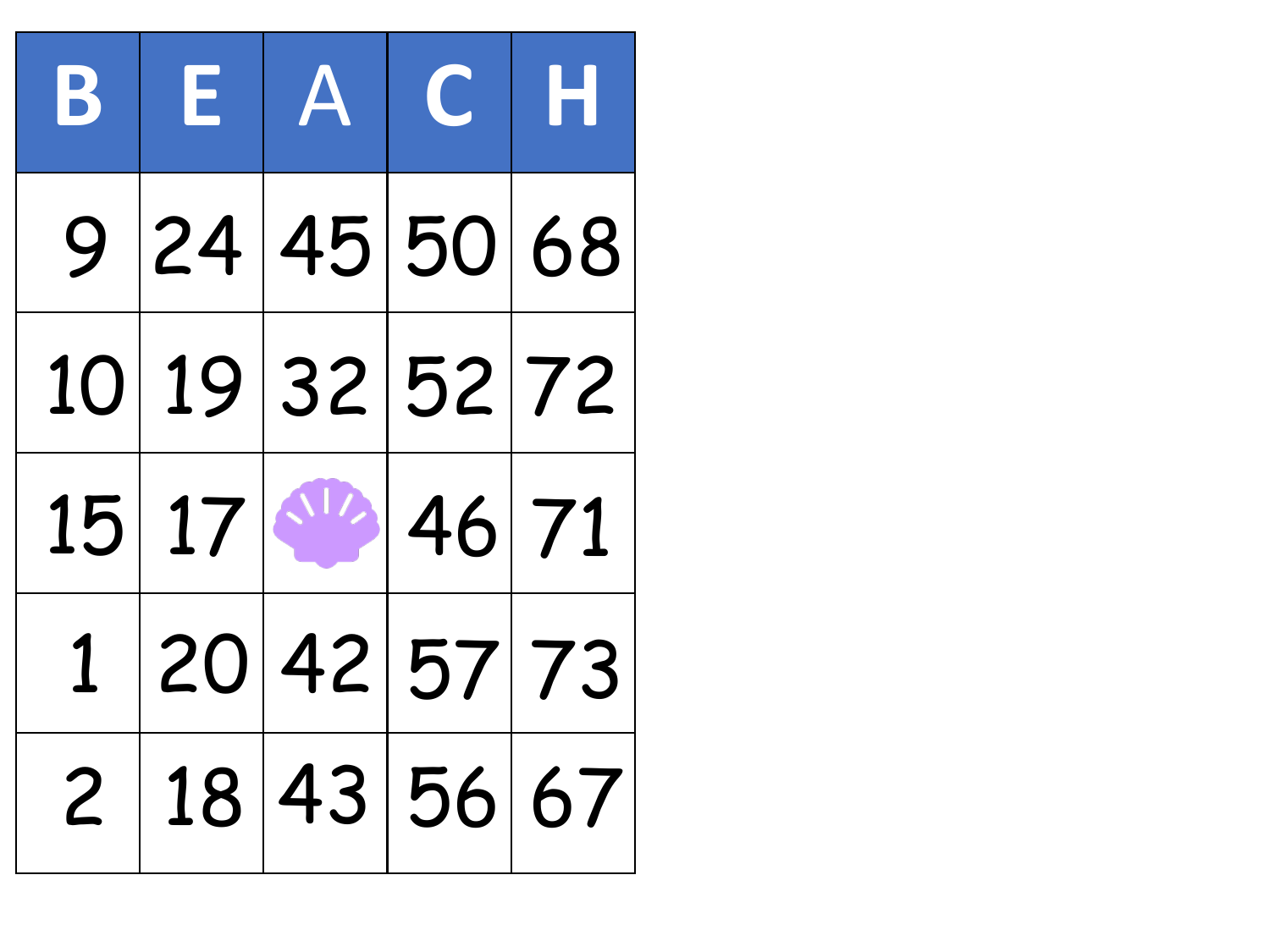|  | BEACH          |  |
|--|----------------|--|
|  | 11 23 42 53 67 |  |
|  | 1 24 44 50 65  |  |
|  | 15 20 8 60 72  |  |
|  | 14 28 43 51 73 |  |
|  | 5 21 45 58 61  |  |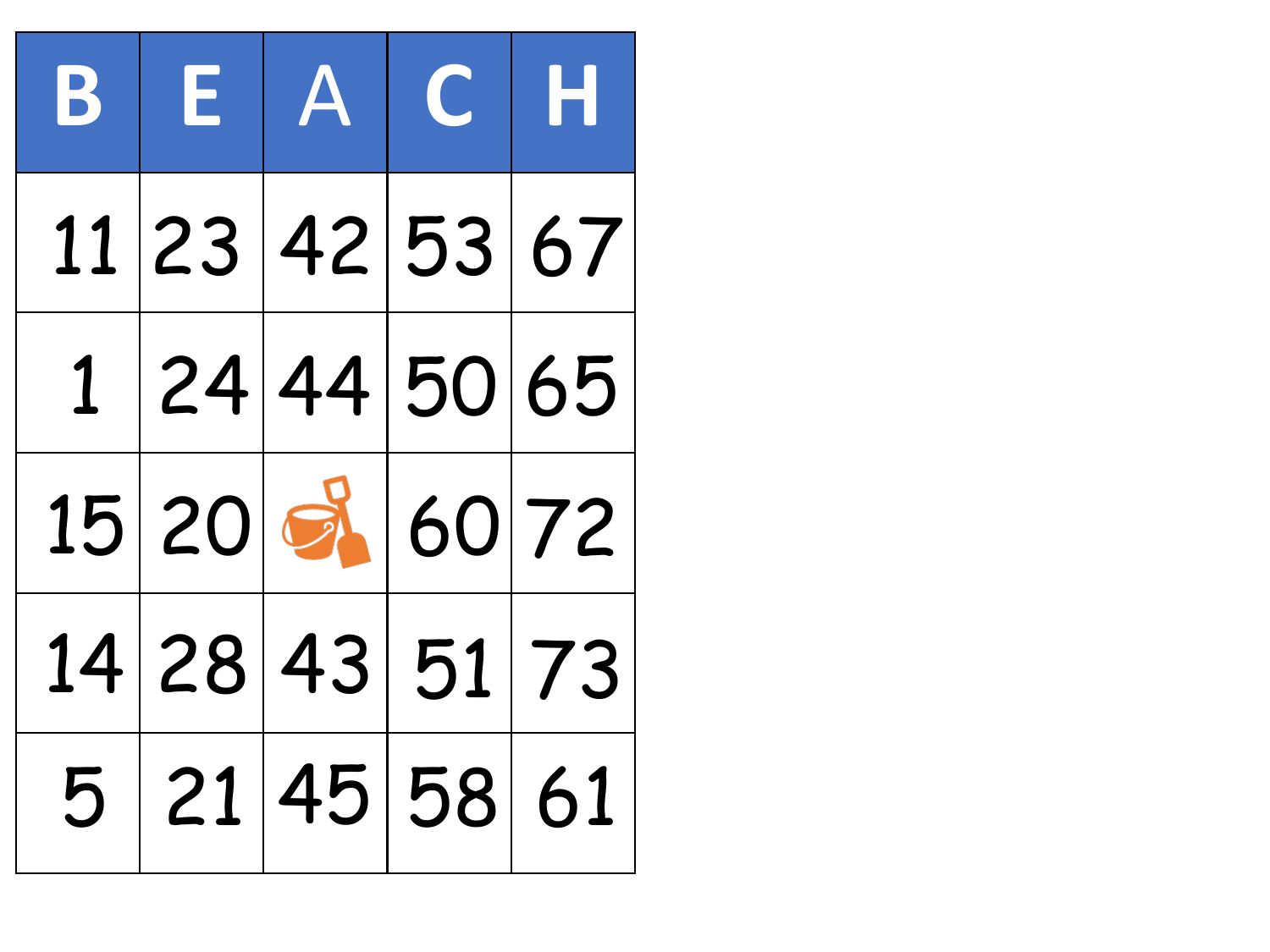| $\mathbf{B}$ | $E$ $A$ $C$ $H$                 |  |
|--------------|---------------------------------|--|
|              | 9 21 32 48 74                   |  |
|              | 2 28 33 52 70                   |  |
|              | $14 23 $ $\frac{11}{111} 54 73$ |  |
|              | 7 27 37 50 66                   |  |
|              | 1 24 35 55 75                   |  |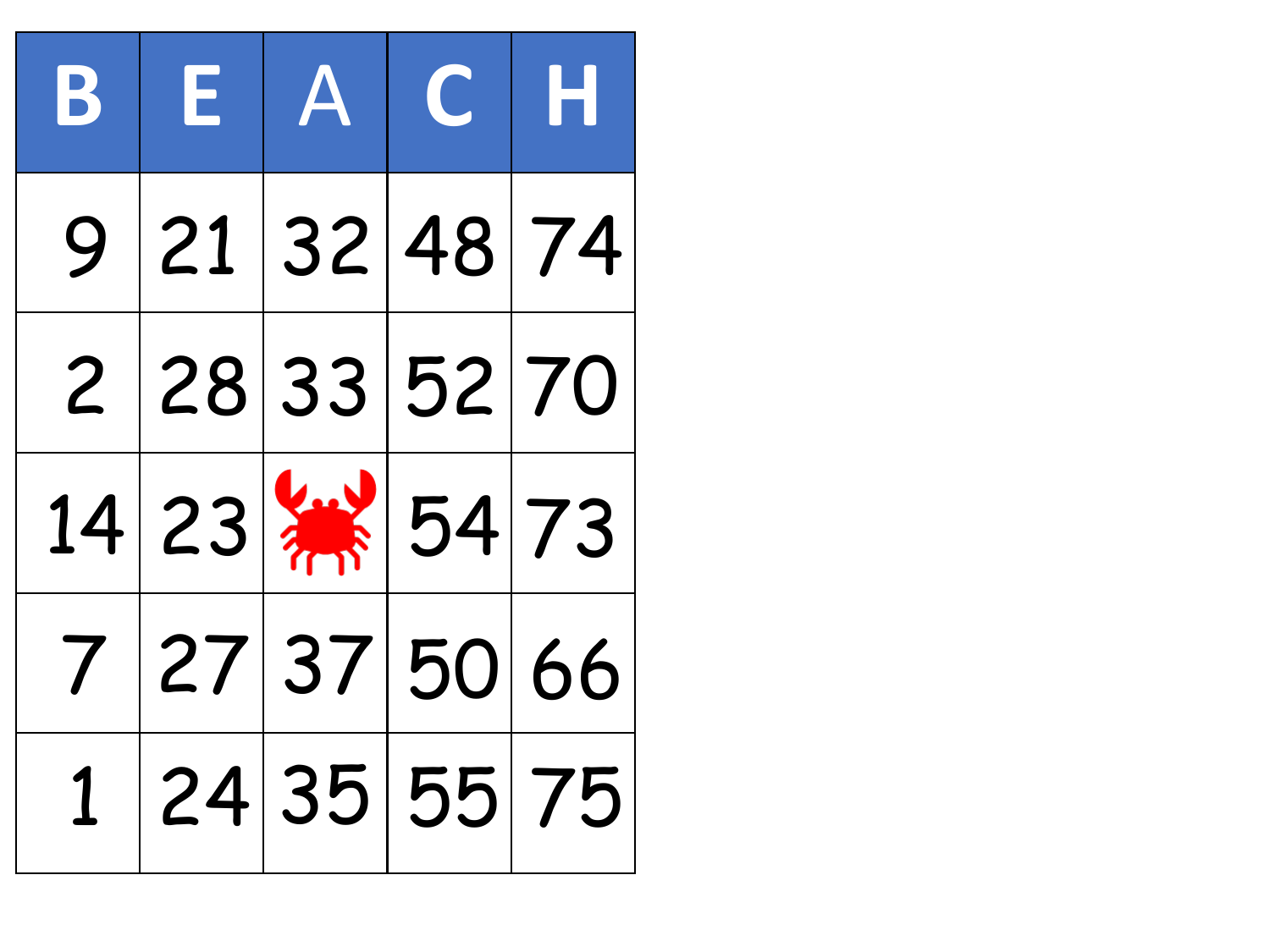|  | BEACH          |               |
|--|----------------|---------------|
|  | 13 21 43 56 72 |               |
|  | 12 28 44 46 74 |               |
|  | 7 27 260 73    |               |
|  | 9 16 37 59 67  |               |
|  |                | 5 29 34 51 68 |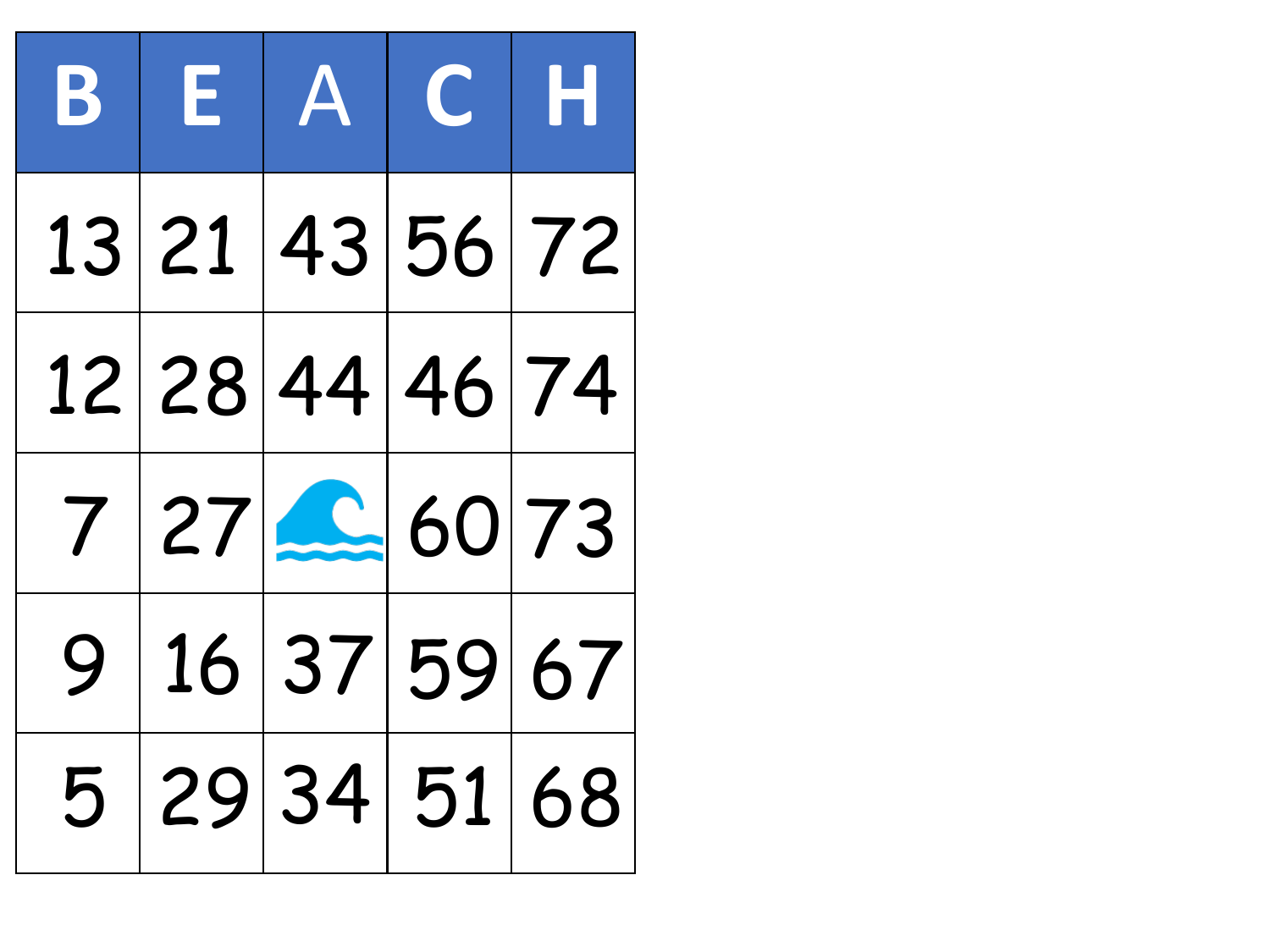| $\mathbf{B}$   | EACH          |                        |  |
|----------------|---------------|------------------------|--|
| $\overline{4}$ | 29 34 53 72   |                        |  |
|                | 2 21 37 49 63 |                        |  |
| 3              |               | $18 \frac{1}{1}$ 47 62 |  |
| 11             | 27 38 58 73   |                        |  |
| 9              | 28 39 57 68   |                        |  |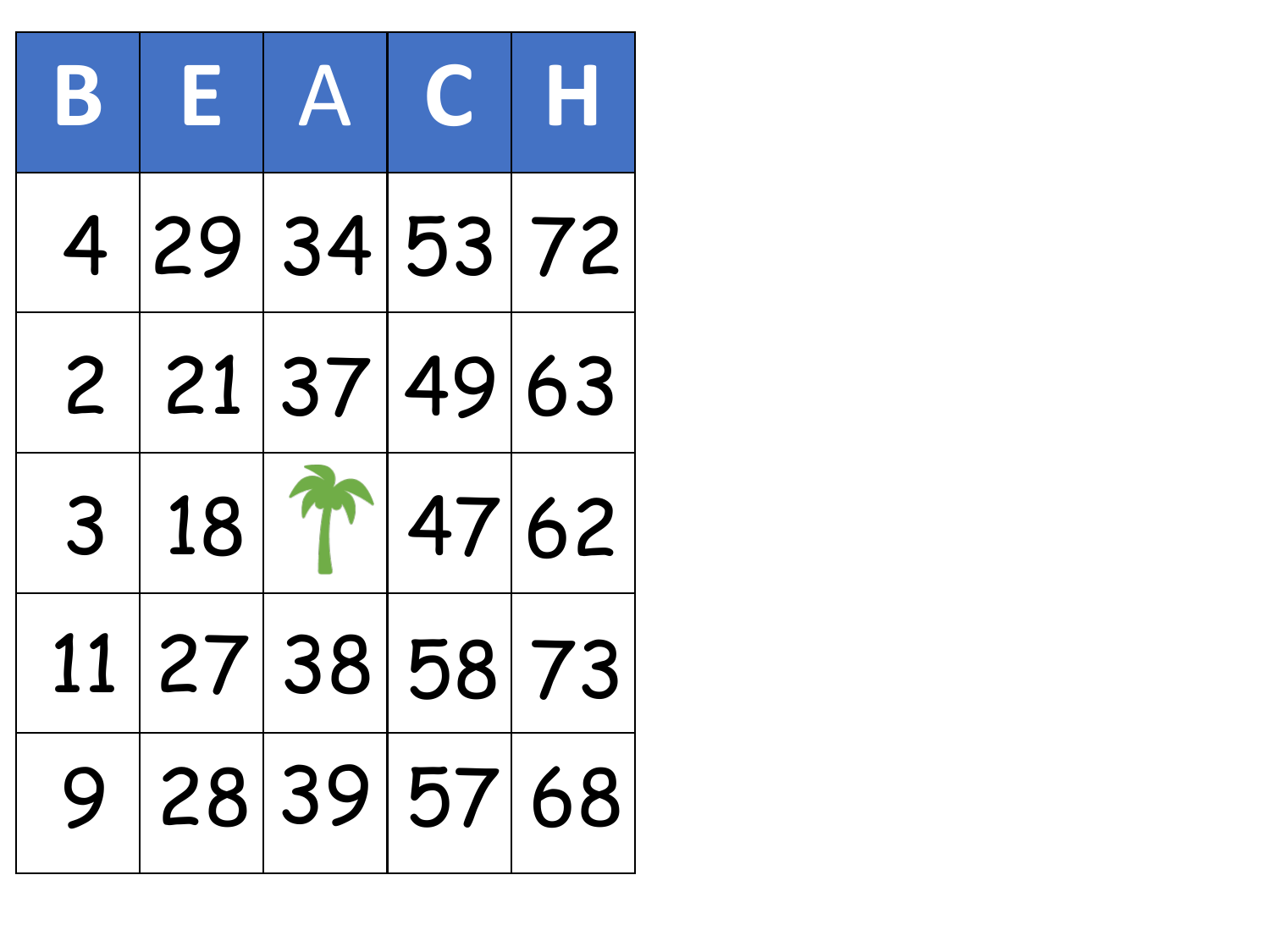| BEACH          |  |  |
|----------------|--|--|
| 12 28 45 55 61 |  |  |
| 13 29 40 49 64 |  |  |
| $6 24 $ 58 69  |  |  |
| 10 25 37 52 68 |  |  |
| 7 17 34 48 70  |  |  |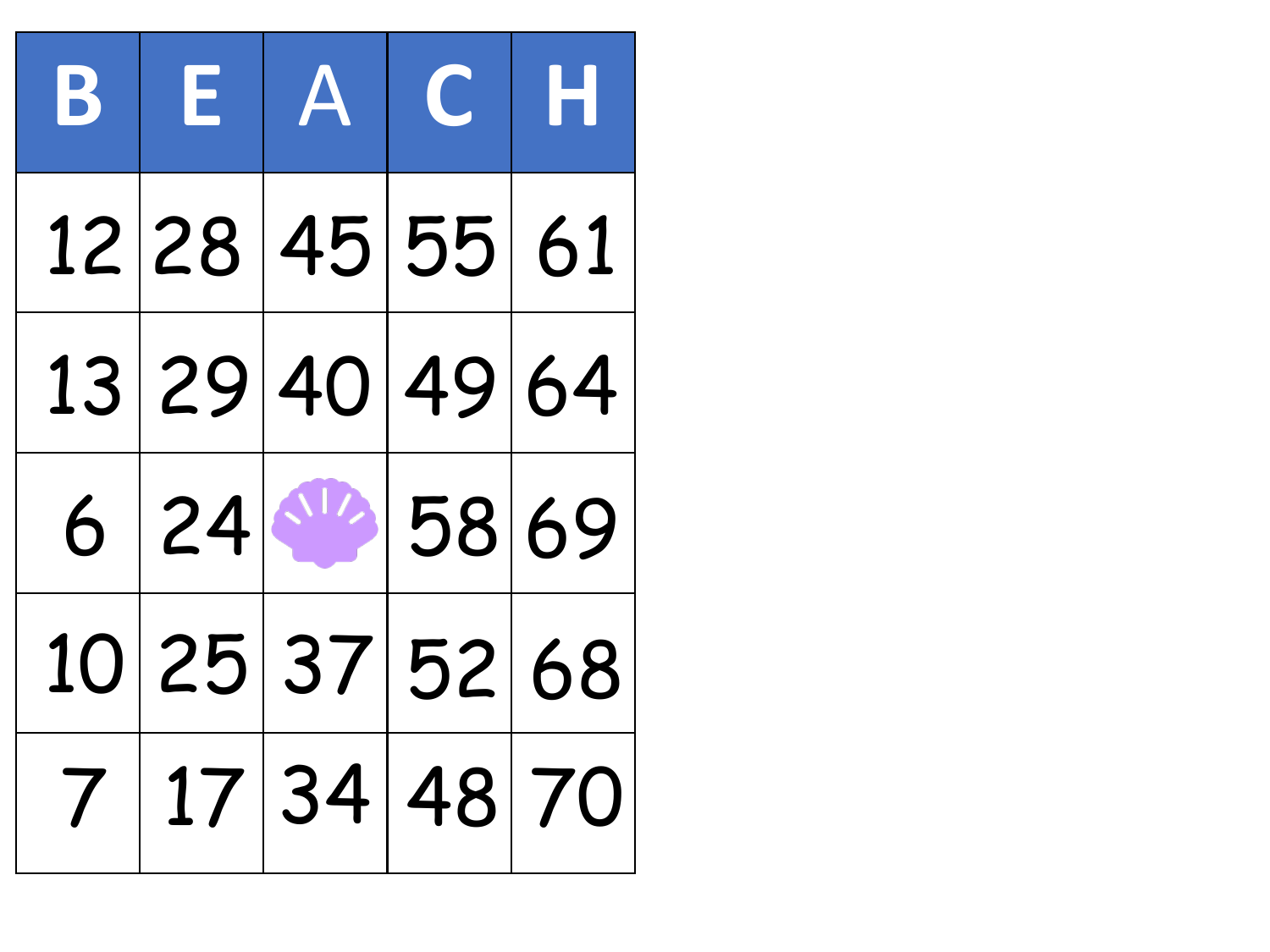| BEACH           |  |  |
|-----------------|--|--|
| 10 26 32 57 69  |  |  |
| 6 23 44 49 65   |  |  |
| $15 24$ 3 48 68 |  |  |
| 13 19 34 59 62  |  |  |
| 8 25 37 47 64   |  |  |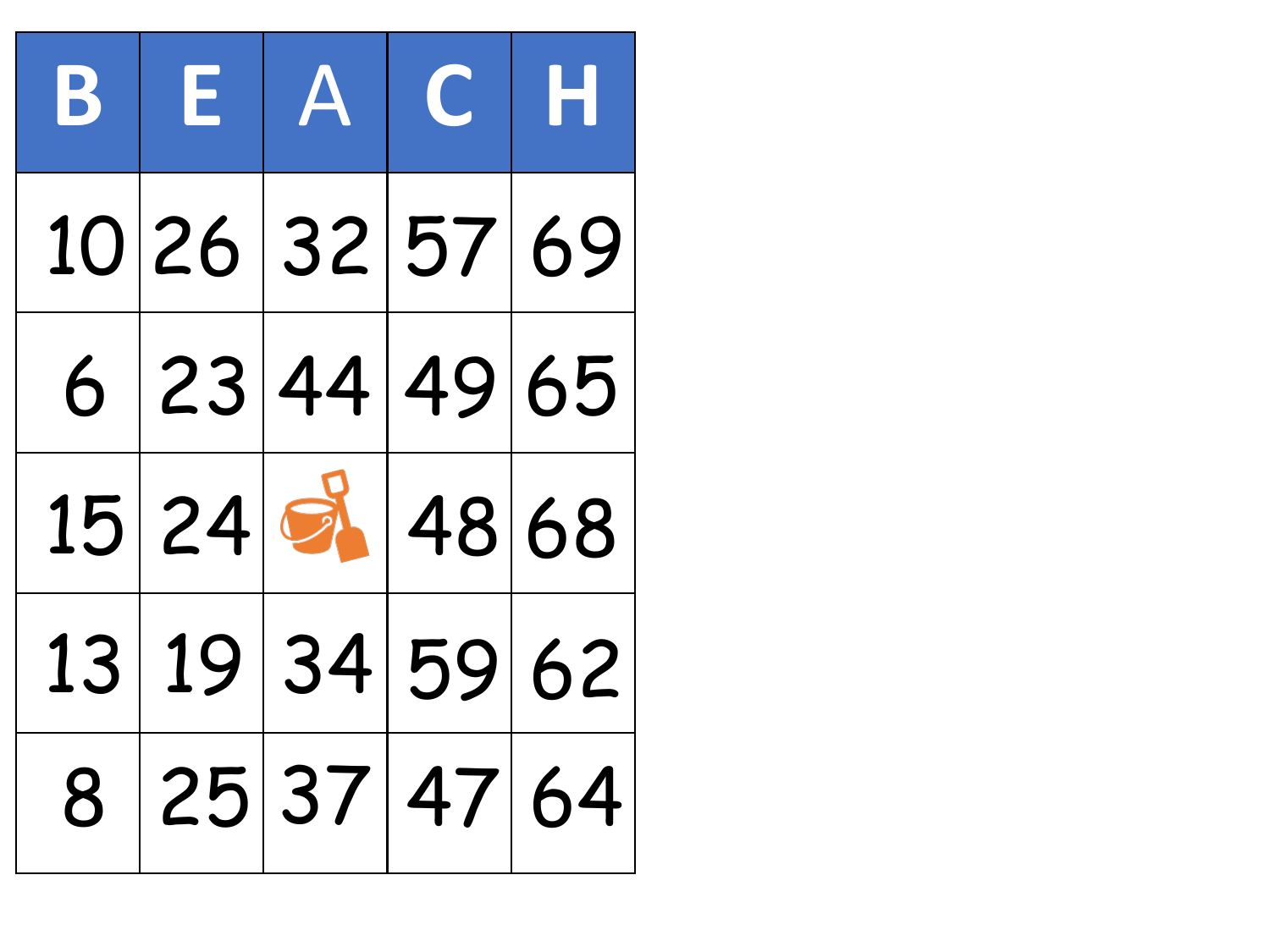|   | BEACH                           |  |
|---|---------------------------------|--|
|   | 13 16 41 51 71                  |  |
|   | 14 19 35 50 74                  |  |
|   | $10 30 $ $\frac{11}{10}  60 63$ |  |
|   | 8 23 33 49 73                   |  |
| 3 | 18 45 46 62                     |  |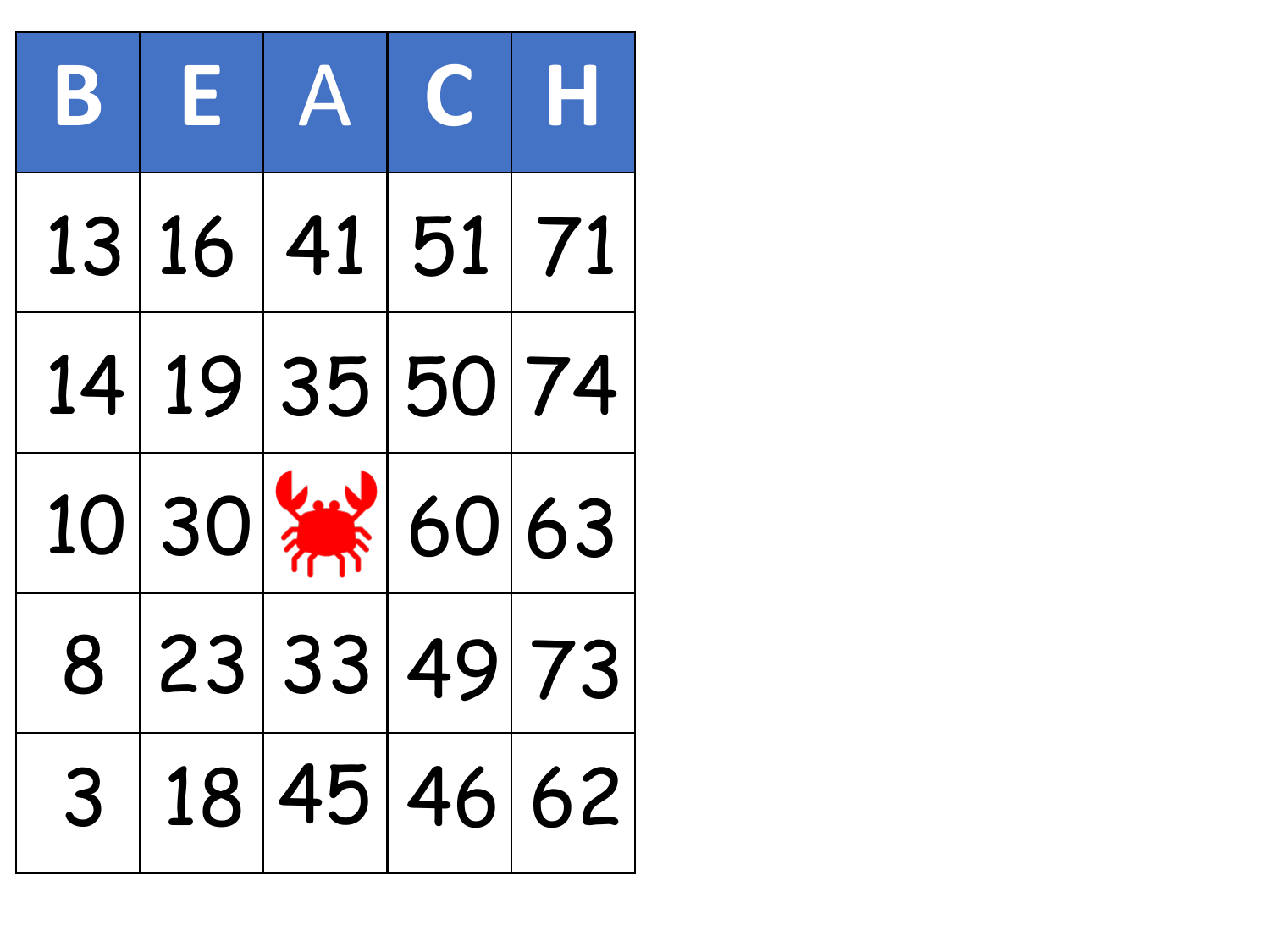|  | BEACH          |  |
|--|----------------|--|
|  | 6 24 41 58 62  |  |
|  | 15 29 42 47 74 |  |
|  | 9 17 25968     |  |
|  | 3 26 35 55 65  |  |
|  | 2 27 38 51 64  |  |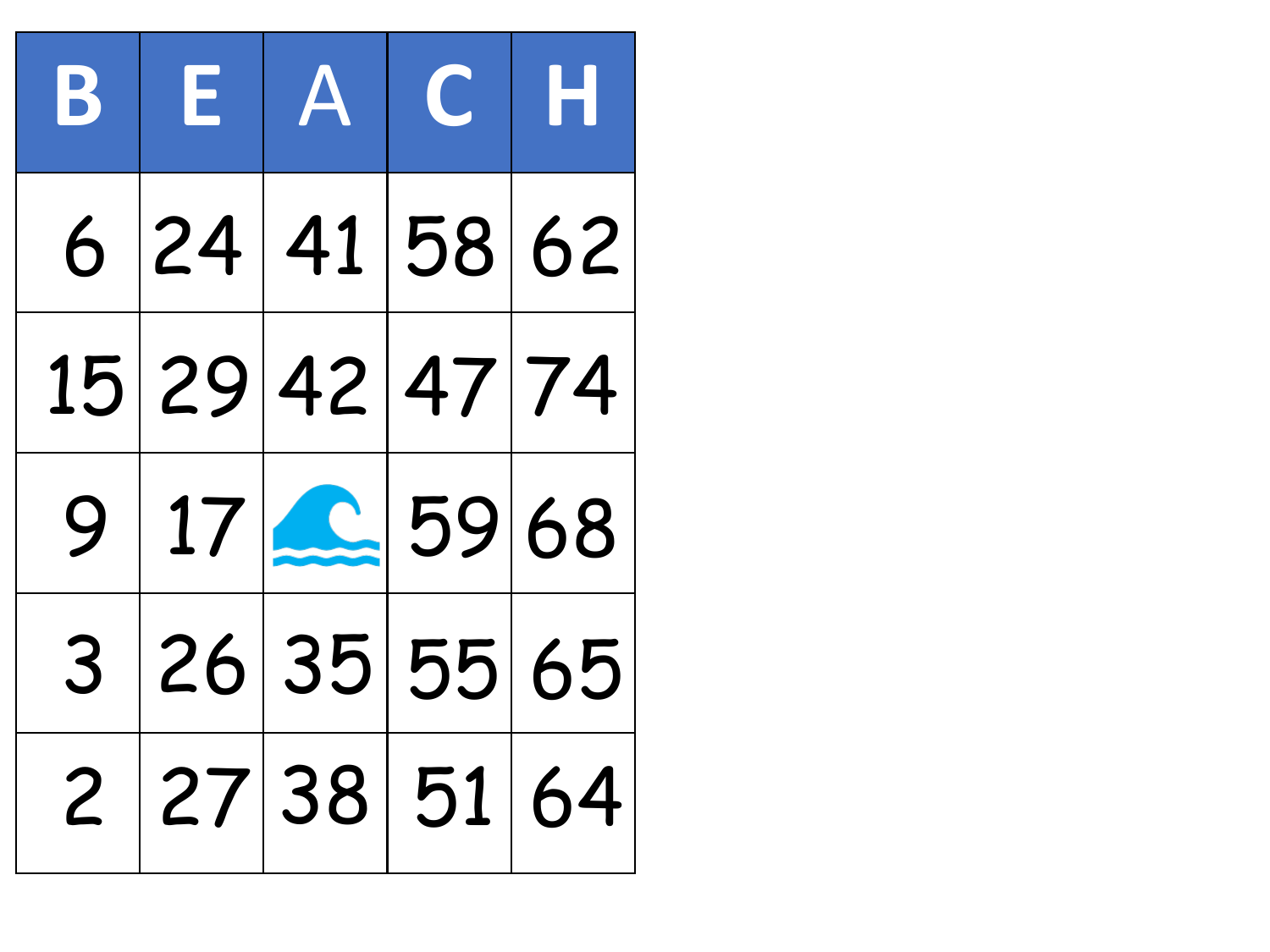|  | BEACH           |  |
|--|-----------------|--|
|  | 12 16 41 48 72  |  |
|  | 1 20 45 52 67   |  |
|  | $8 26 $ 1 57 68 |  |
|  | 15 19 33 59 73  |  |
|  | 2 18 32 50 71   |  |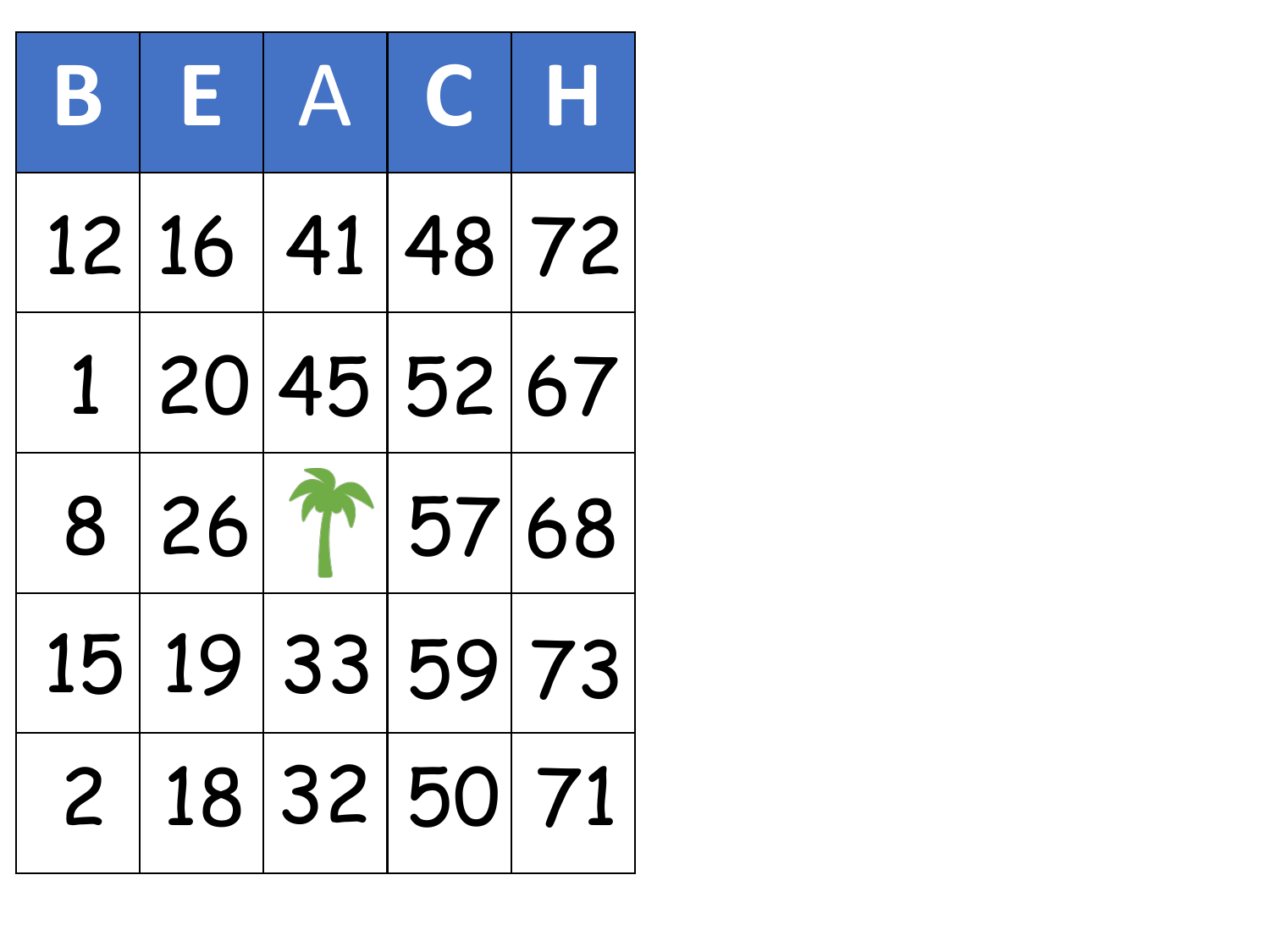| $\mathbf{B}$ | EACH          |  |  |
|--------------|---------------|--|--|
|              | 1 25 45 51 63 |  |  |
|              | 7 23 32 52 70 |  |  |
|              | 12 24 58 66   |  |  |
|              | 5 21 35 56 68 |  |  |
|              | 4 26 33 50 61 |  |  |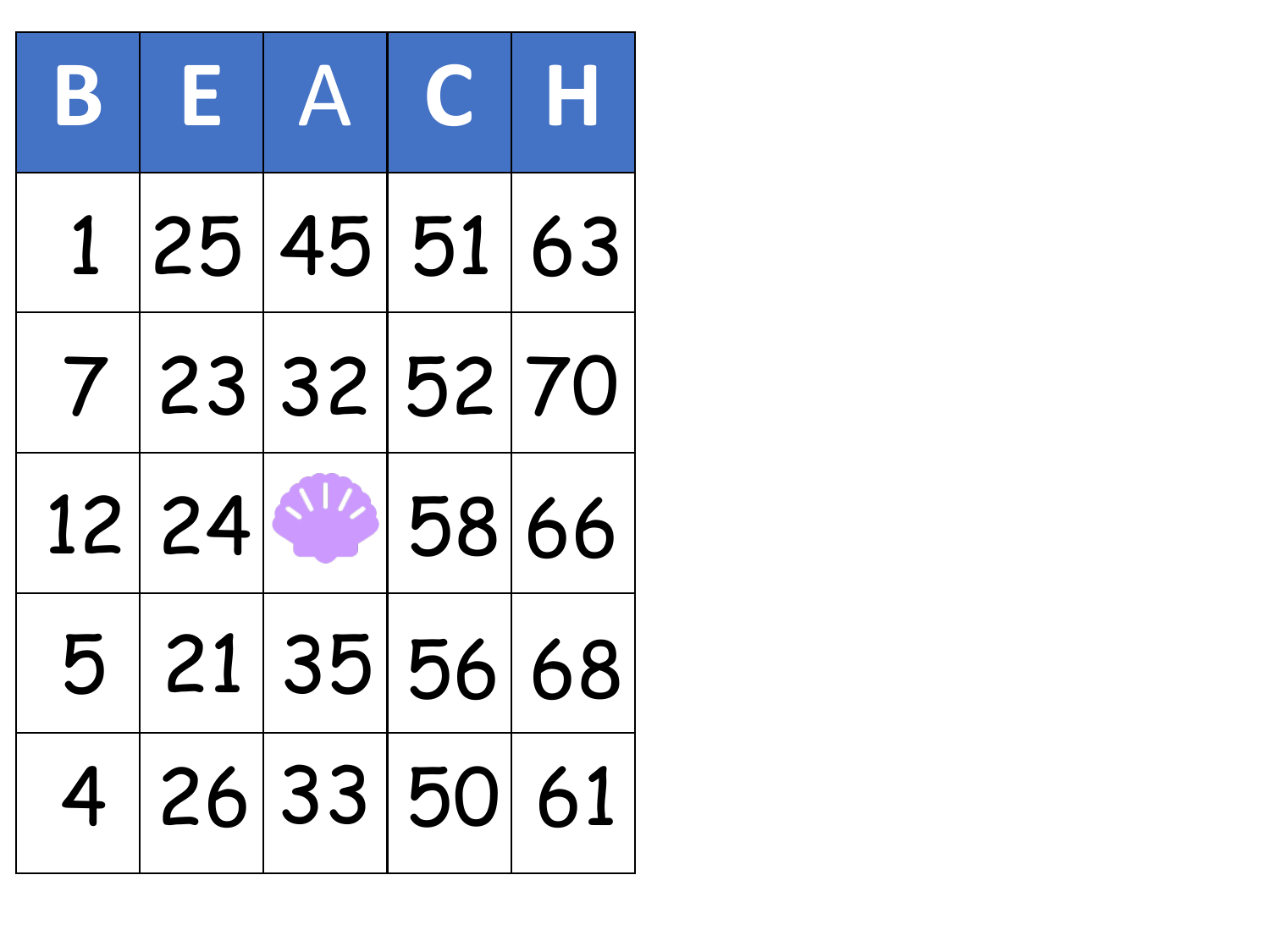| BEACH          |  |  |
|----------------|--|--|
| 7 29 39 49 65  |  |  |
| 4 22 35 56 75  |  |  |
| 13 18 3 48 61  |  |  |
| 11 21 36 50 74 |  |  |
| 5 23 32 51 70  |  |  |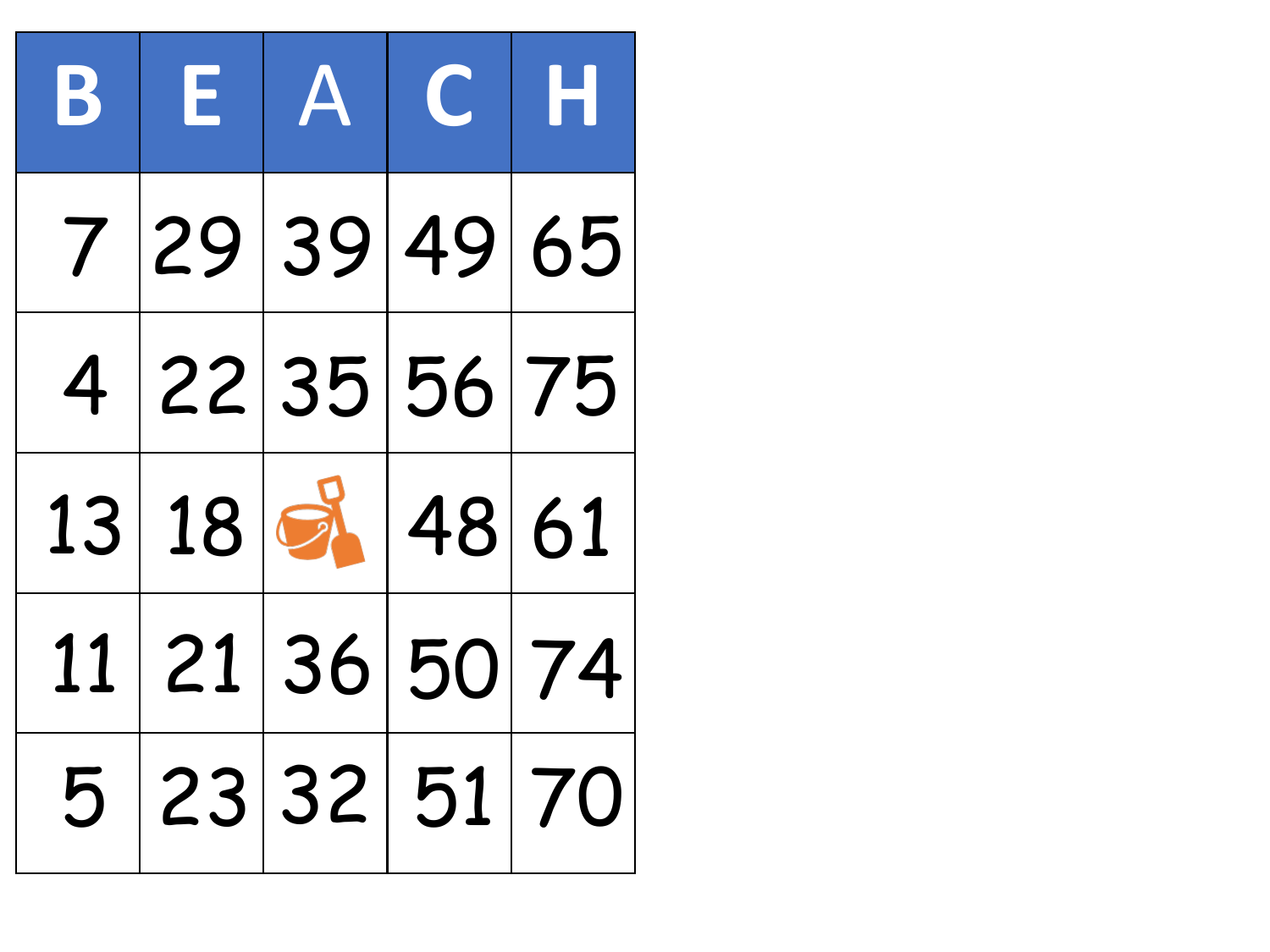|  | BEACH                        |  |
|--|------------------------------|--|
|  | 10 26 42 55 67               |  |
|  | 15 19 31 46 72               |  |
|  | $5 22 $ $\frac{1}{10}$ 50 61 |  |
|  | 12 18 39 49 64               |  |
|  | 14 16 33 59 69               |  |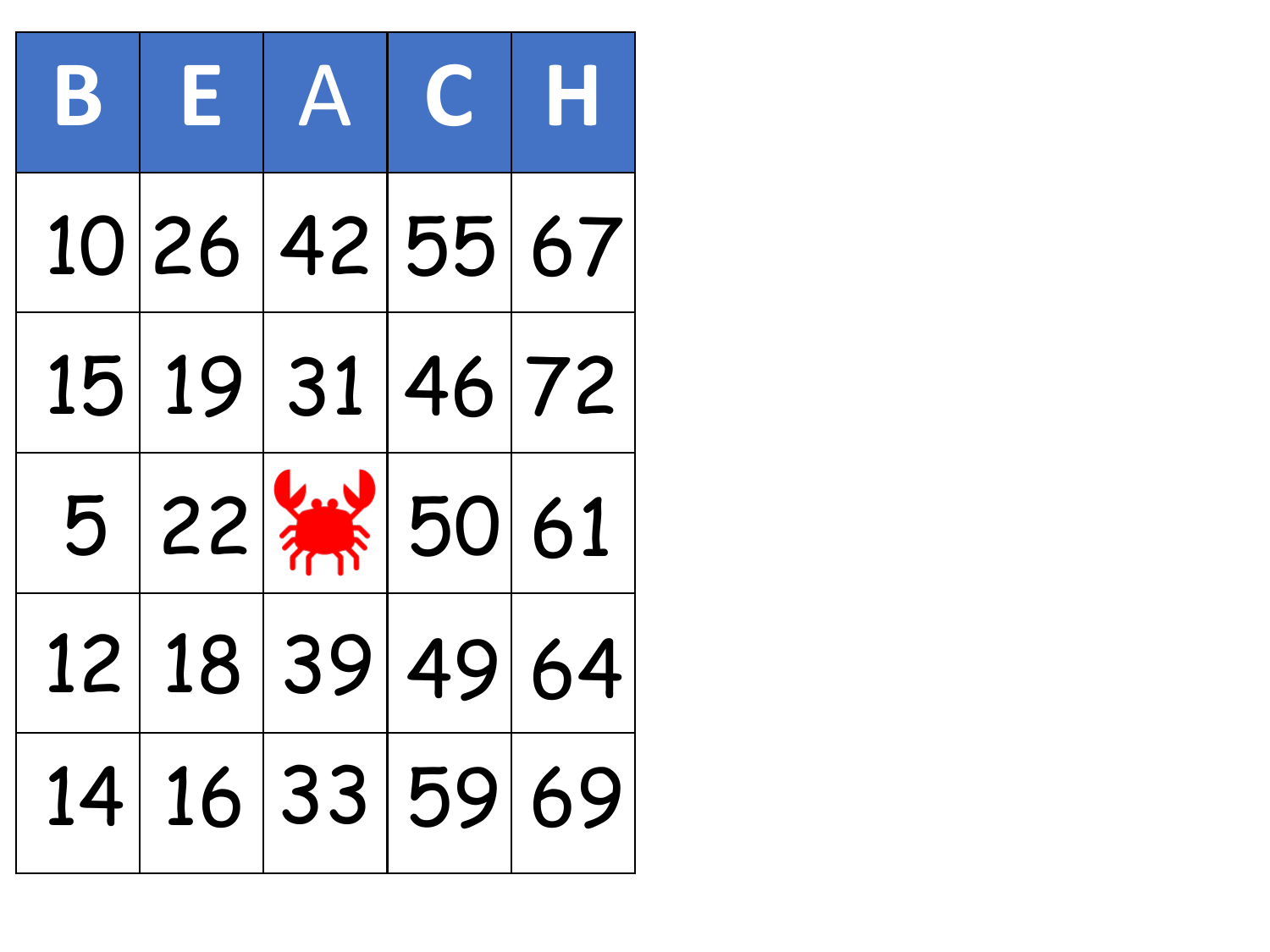|  | BEACH          |                       |
|--|----------------|-----------------------|
|  | 14 29 33 49 62 |                       |
|  | 8 22 40 50 63  |                       |
|  | $7 20 2 48 75$ |                       |
|  | 15 28 34 59 74 |                       |
|  |                | 3   21   37   60   66 |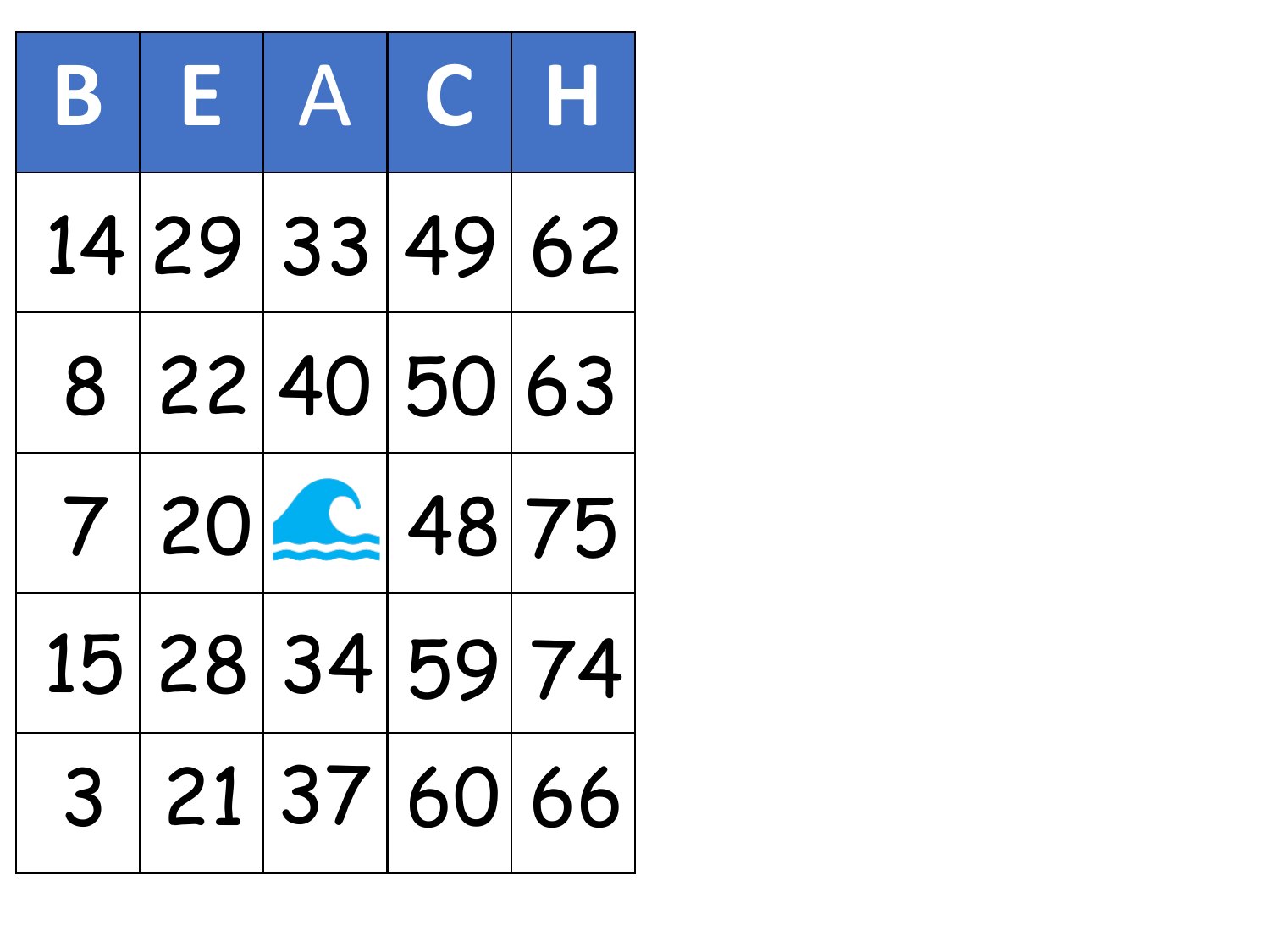| BEACH                    |  |  |
|--------------------------|--|--|
| 3 22 31 57 62            |  |  |
| 7 21 44 58 71            |  |  |
| $5 30 \sqrt[3]{1} 49 63$ |  |  |
| 12 29 35 50 67           |  |  |
| 15 20 33 46 69           |  |  |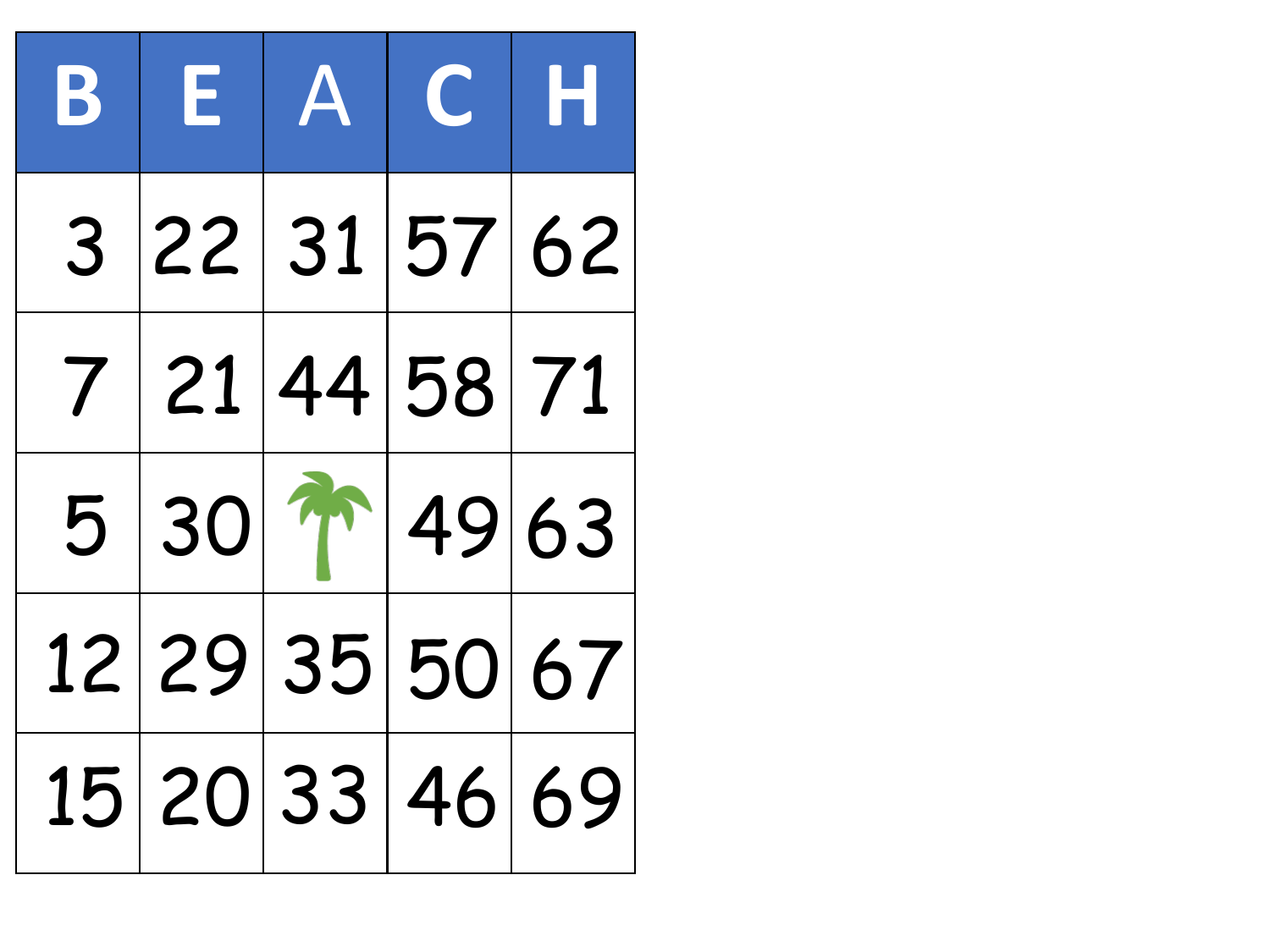| $ {\bf B} $    | $E$ $A$ $C$ $H$     |             |  |
|----------------|---------------------|-------------|--|
|                | 5 22 32 50 67       |             |  |
|                | 3 16 44 56 74       |             |  |
|                | $2 29 ^{1/2} 51 62$ |             |  |
| 6              |                     | 19 33 60 73 |  |
| $\overline{1}$ |                     | 18 45 55 63 |  |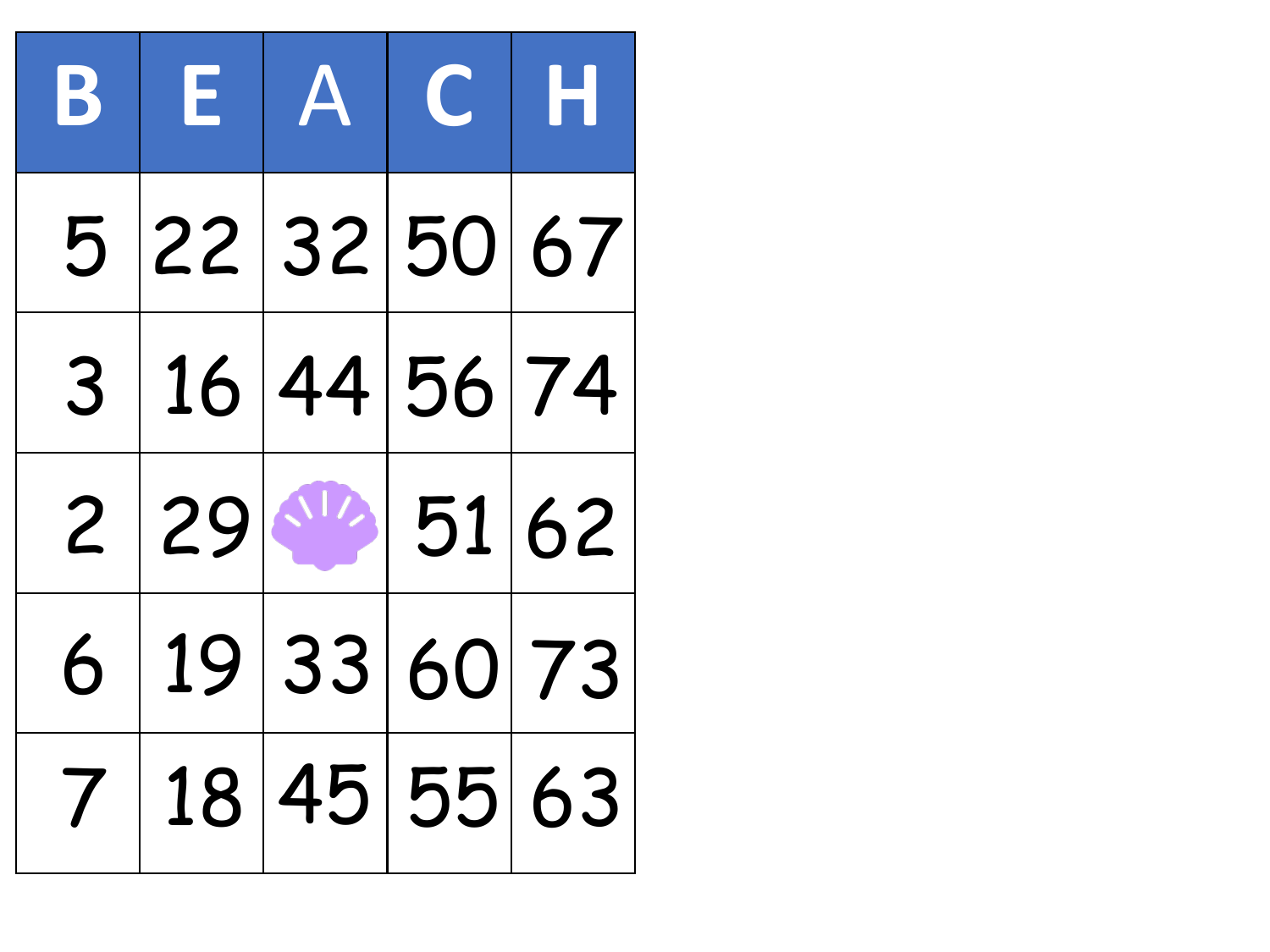|  | BEACH            |                |
|--|------------------|----------------|
|  |                  | 8 24 43 59 72  |
|  | 13 28 36 51 70   |                |
|  | $11 27 $ 8 58 62 |                |
|  |                  | 15 17 33 50 68 |
|  |                  | 10 23 37 54 63 |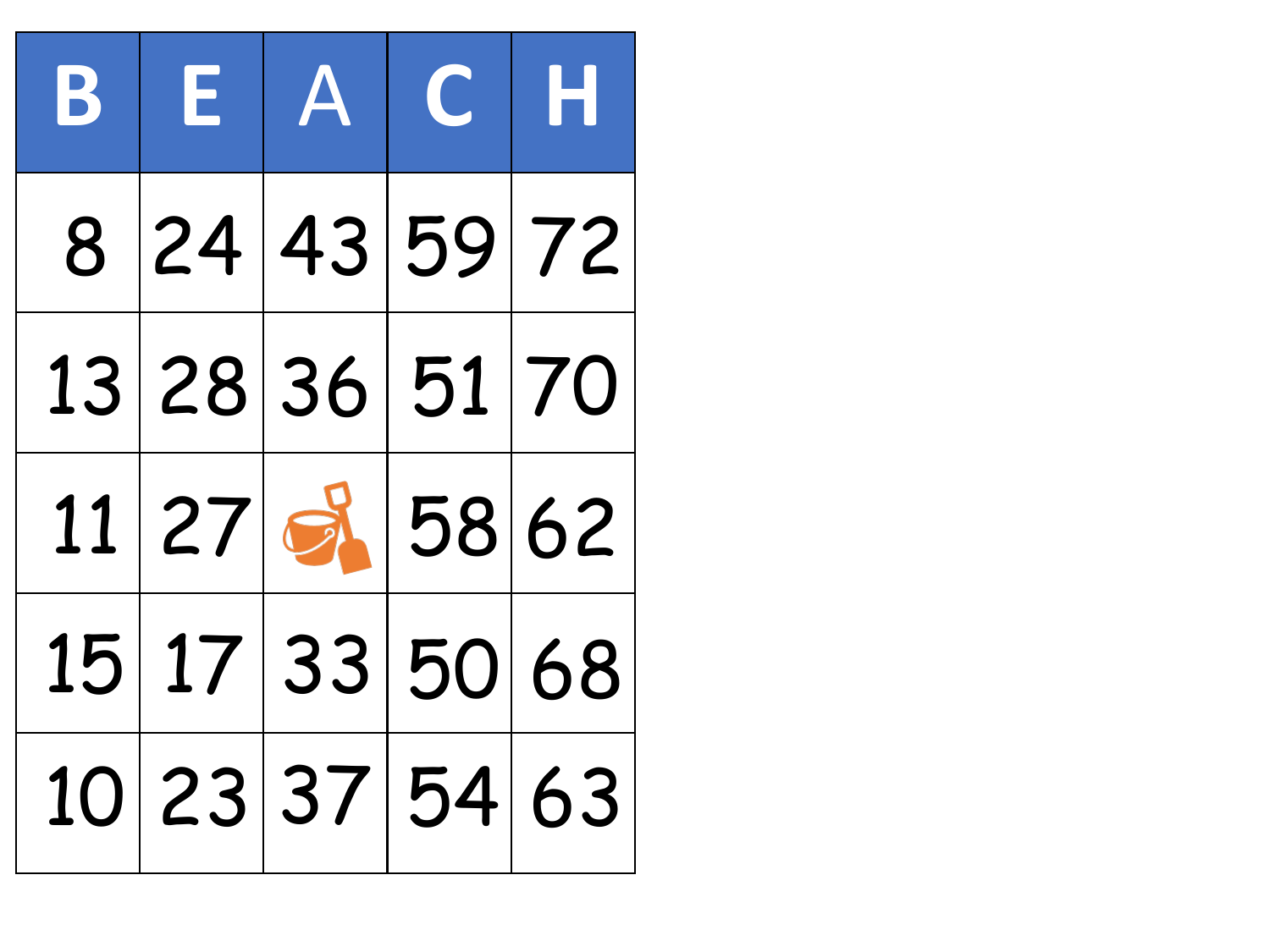|  | BEACH                          |  |
|--|--------------------------------|--|
|  | 12 26 33 59 73                 |  |
|  | 4 23 34 57 63                  |  |
|  | $13 19 $ $\frac{11}{11} 60 62$ |  |
|  | 10 22 45 47 74                 |  |
|  | 15 17 39 55 66                 |  |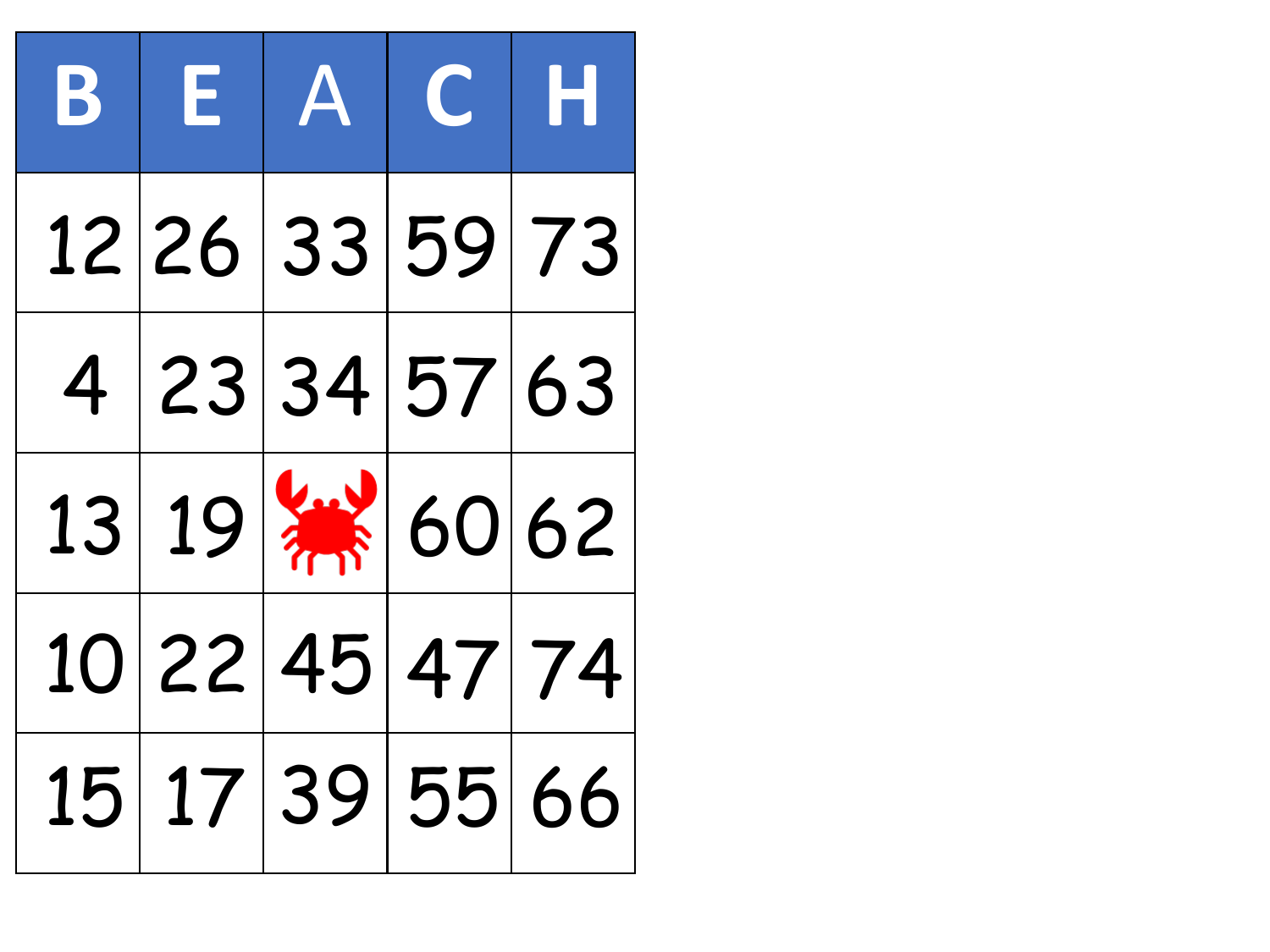| $ {\bf B} $ | $E$ $A$ $C$ $H$ |  |
|-------------|-----------------|--|
|             | 9 16 42 50 70   |  |
|             | 14 29 37 52 74  |  |
|             | 13 27 2 49 65   |  |
|             | 15 18 38 46 73  |  |
|             | 11 21 34 58 61  |  |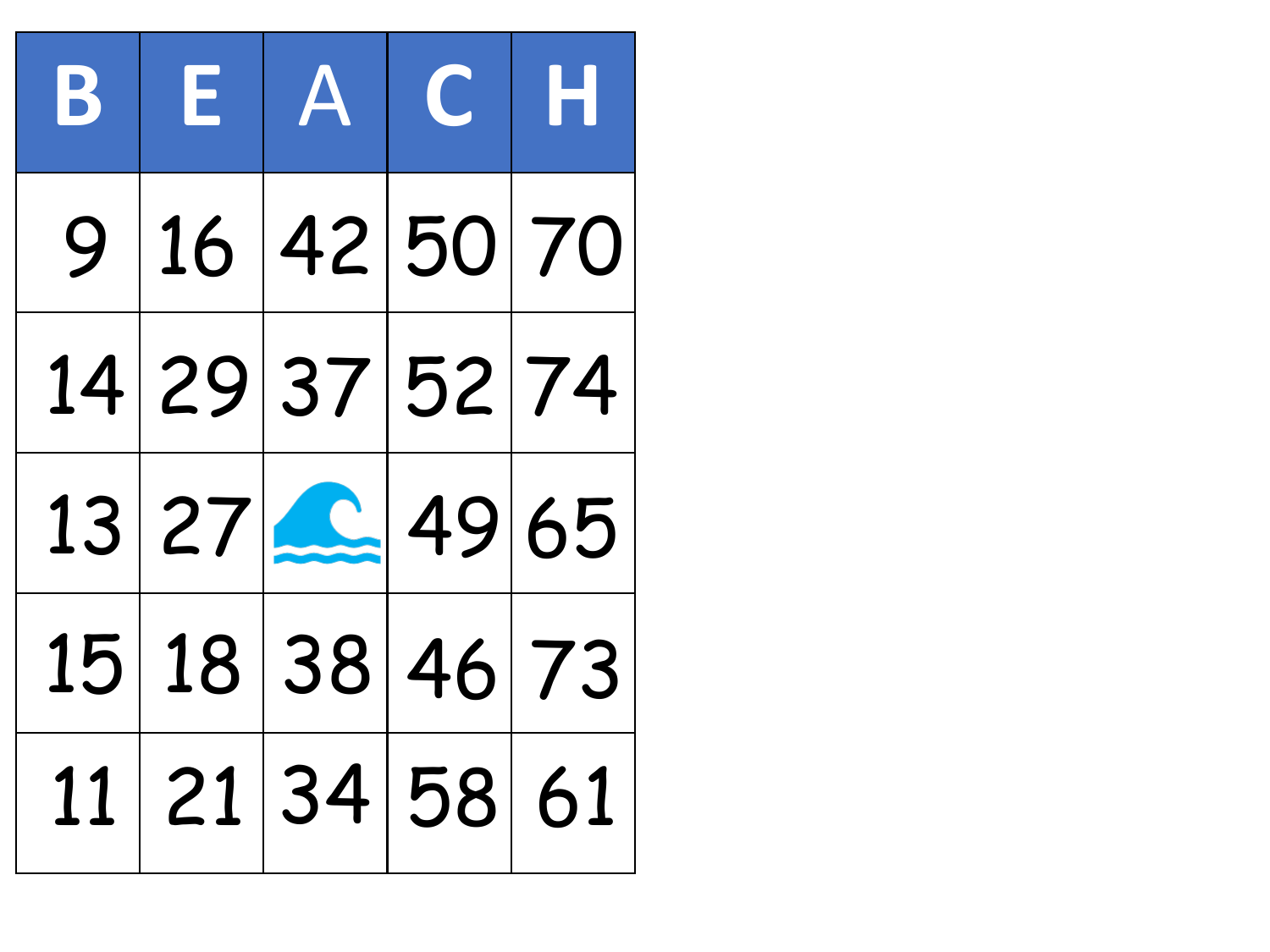| $\mathbf{B}$ | EACH           |  |  |
|--------------|----------------|--|--|
|              | 4 18 40 49 72  |  |  |
|              | 13 21 36 51 65 |  |  |
|              | 10 23 1 52 62  |  |  |
|              | 11 27 43 57 64 |  |  |
|              | 3 25 37 46 66  |  |  |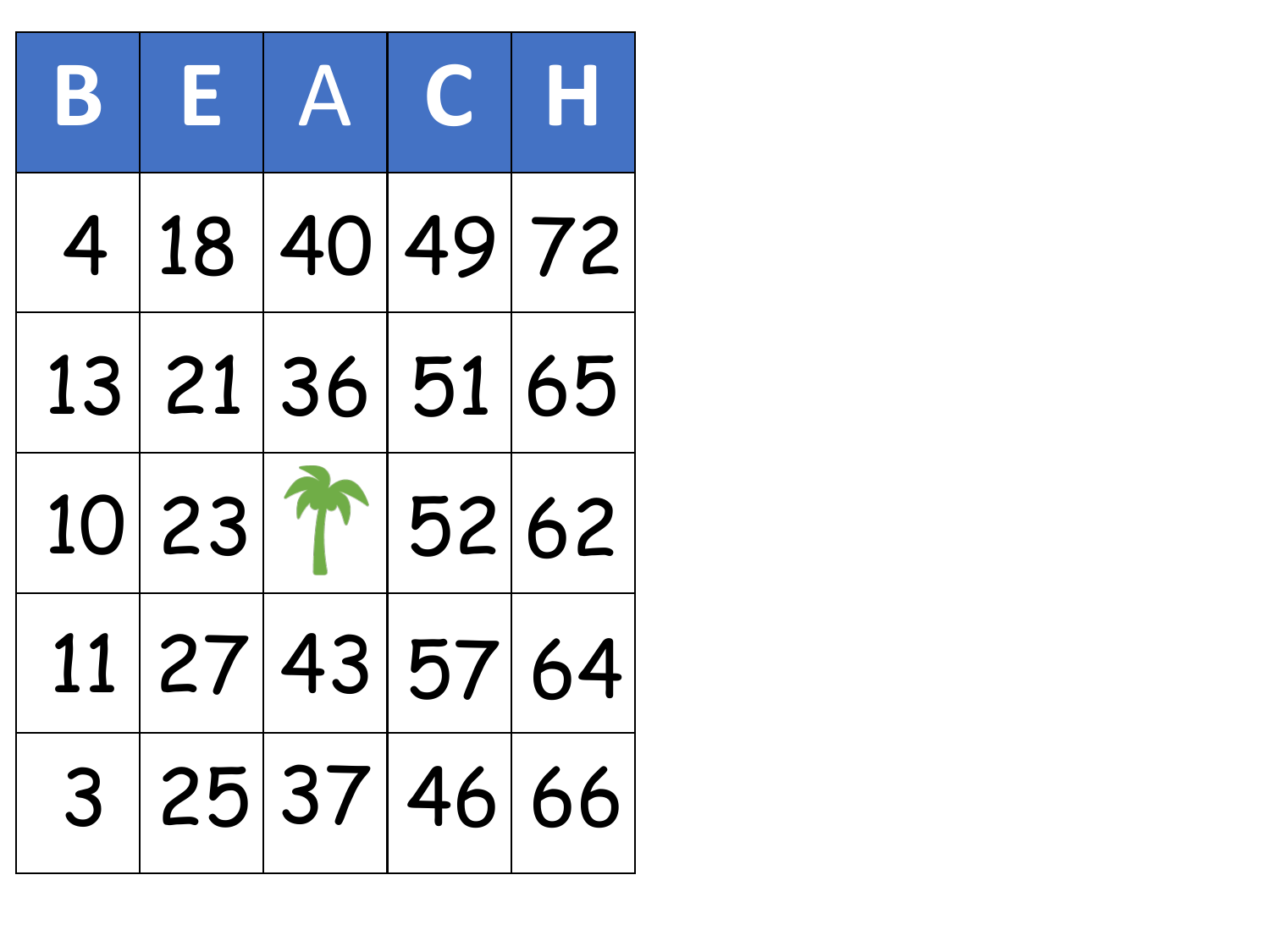|  | BEACH          |  |
|--|----------------|--|
|  | 13 18 39 59 63 |  |
|  | 12 22 45 55 62 |  |
|  | $4 26 $ 50 70  |  |
|  | 14 23 31 60 75 |  |
|  | 10 16 37 51 69 |  |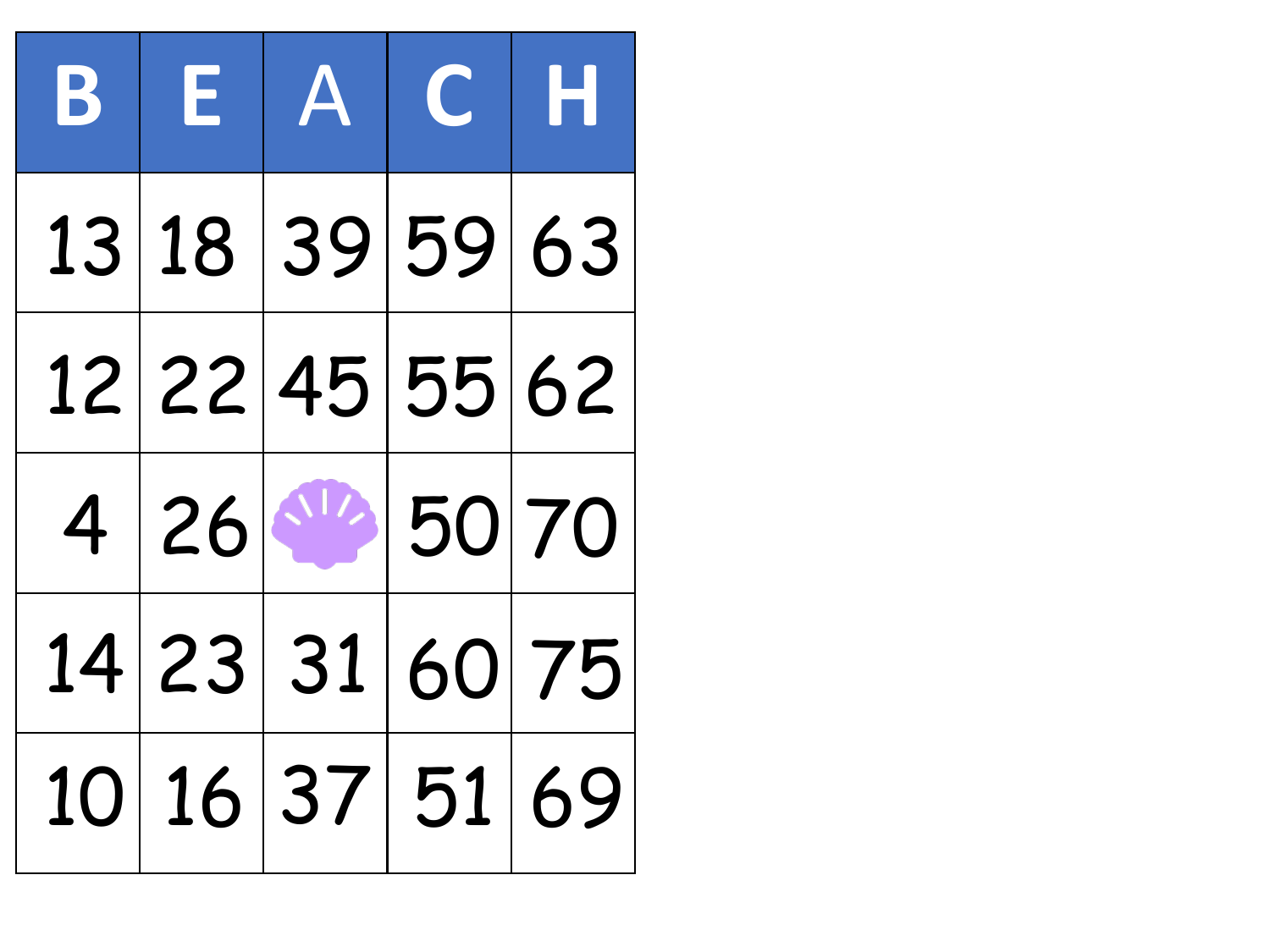| $\mathbf{B}$ | EACH              |  |  |
|--------------|-------------------|--|--|
|              | 4 16 41 56 75     |  |  |
|              | 13 30 40 54 62    |  |  |
|              | $9 18 $ $3 49 69$ |  |  |
| 8            | 22 44 50 66       |  |  |
|              | 5 23 37 46 63     |  |  |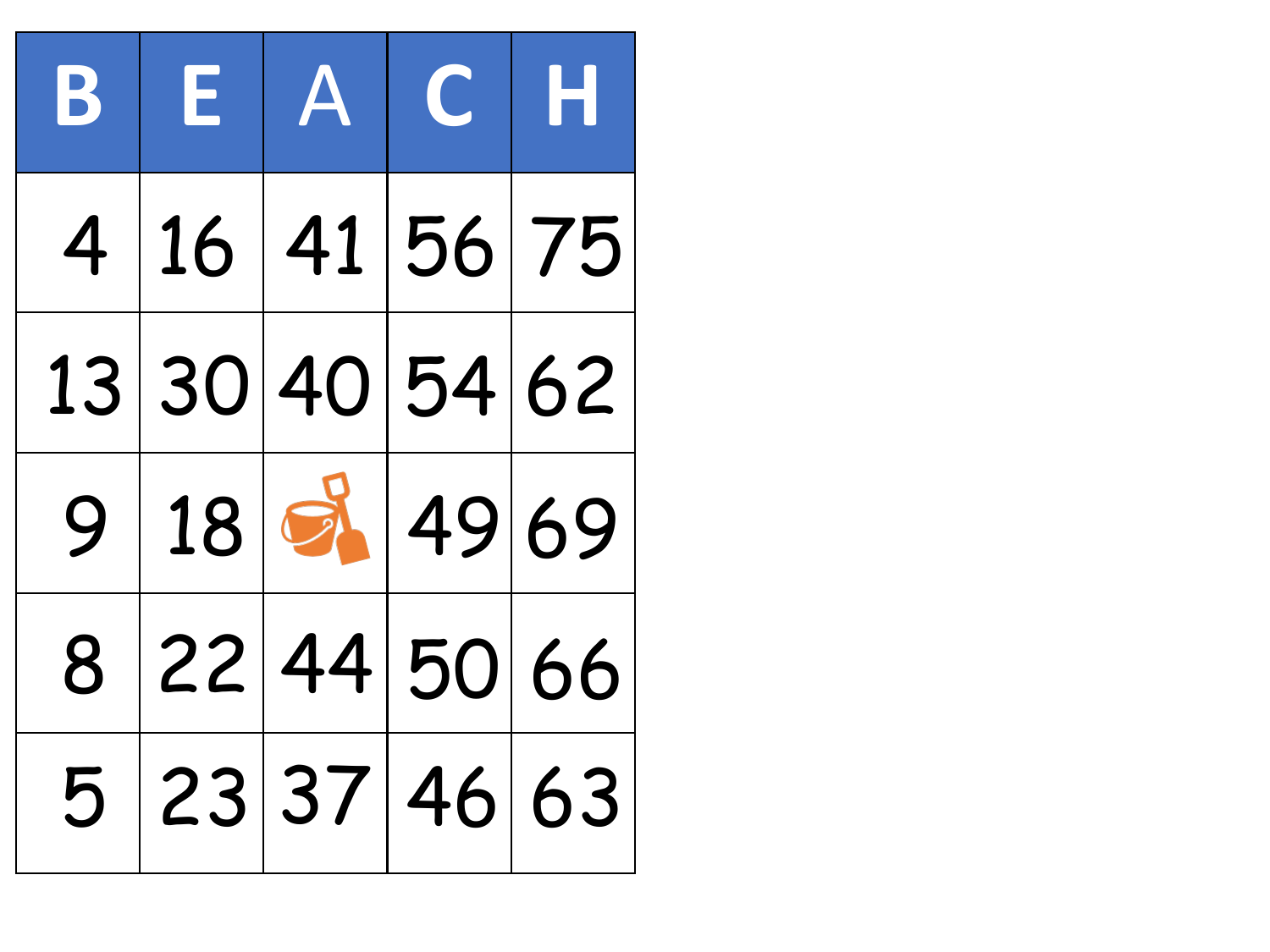| $\mathbf{B}$ | EACH                         |  |  |
|--------------|------------------------------|--|--|
|              | 3 19 36 57 69                |  |  |
|              | 13 23 39 50 67               |  |  |
|              | $7 18 $ $\frac{1}{10} 60 73$ |  |  |
|              | 4 21 33 54 68                |  |  |
|              | 11 27 42 56 72               |  |  |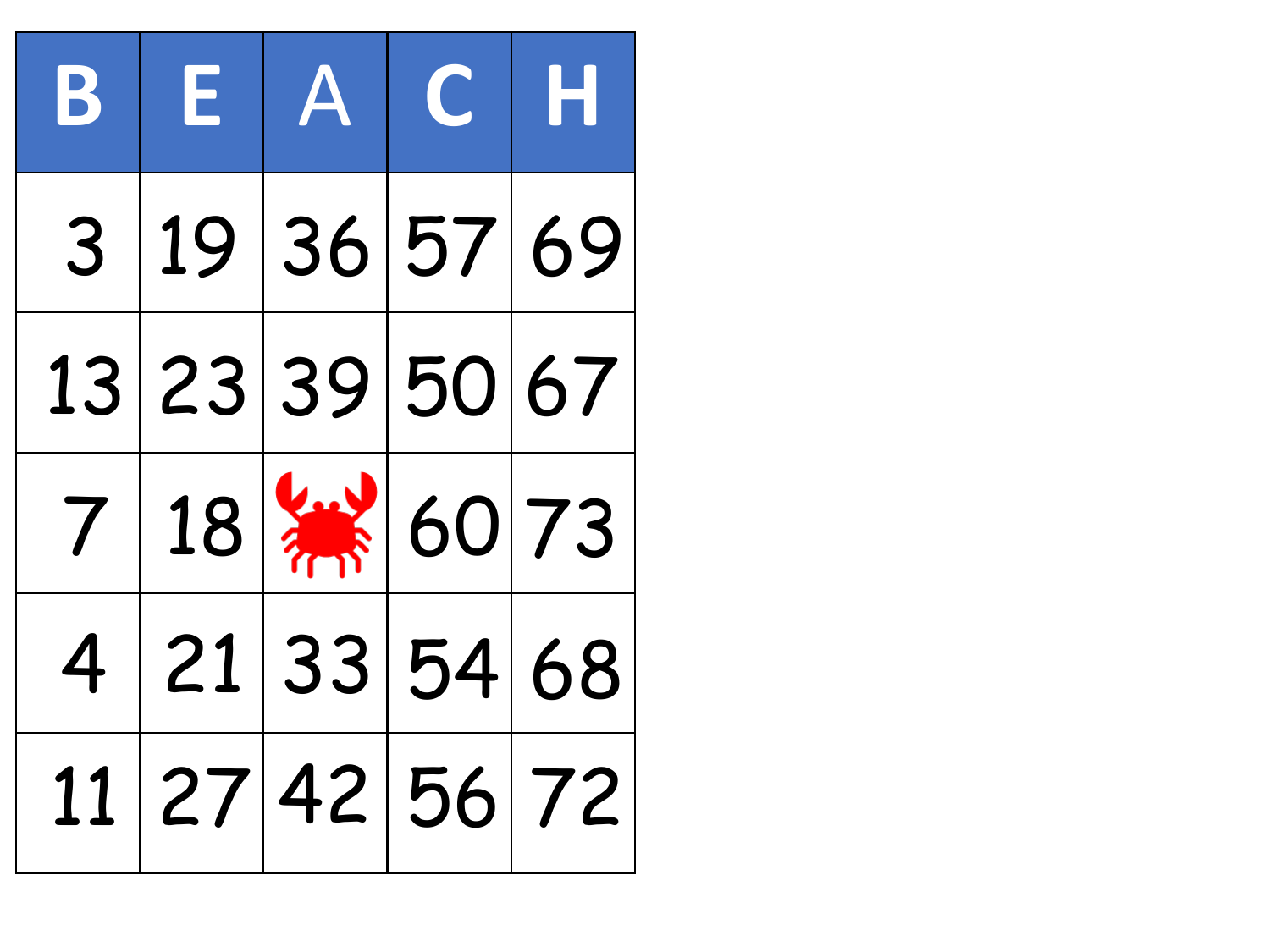| BEACH         |  |  |
|---------------|--|--|
| 5 25 39 50 69 |  |  |
| 7 30 41 49 70 |  |  |
| 4 28 2 58 61  |  |  |
| 1 26 43 48 75 |  |  |
| 9 16 42 59 65 |  |  |